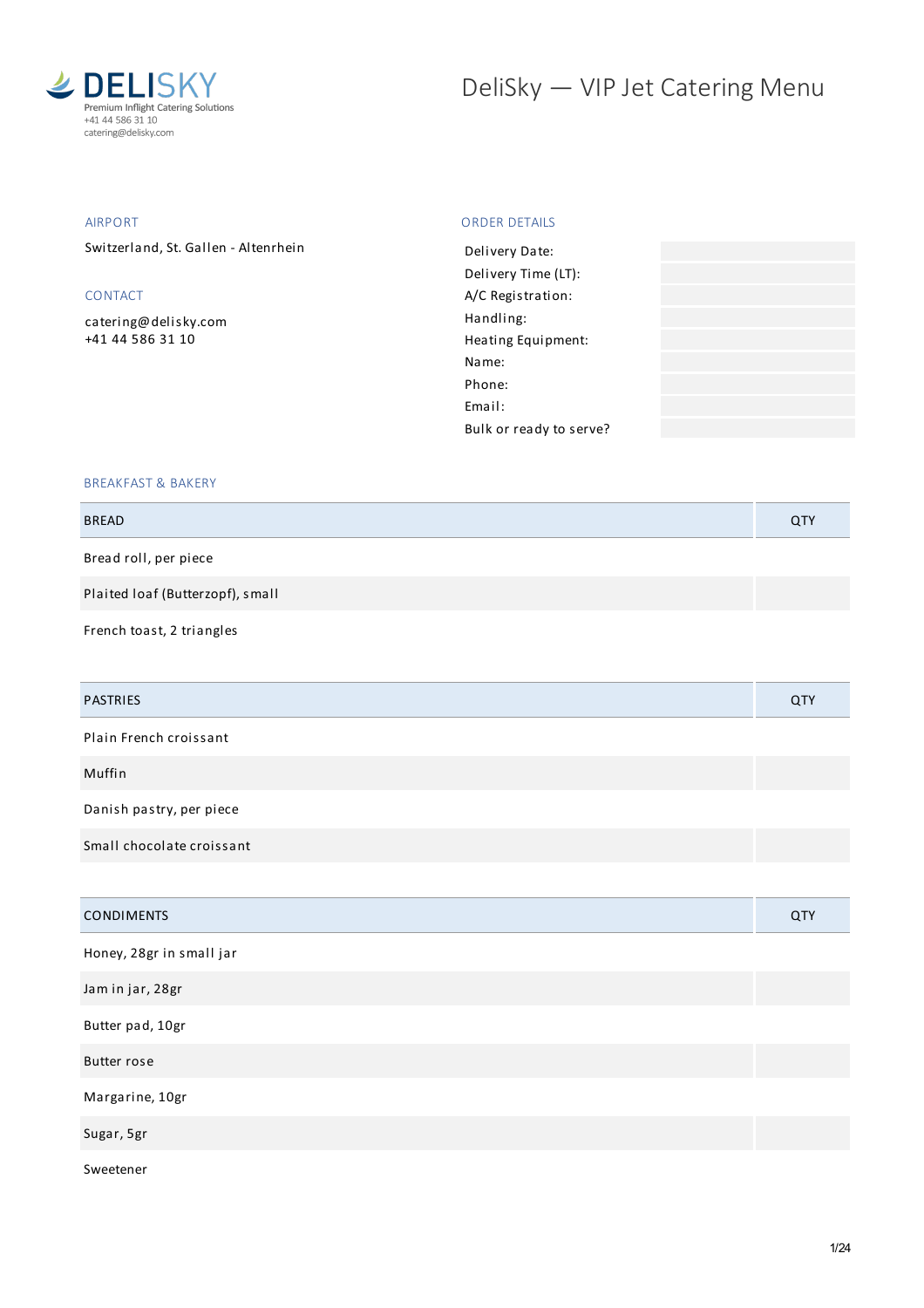| <b>YOGHURTS</b>                                                                 | QTY |
|---------------------------------------------------------------------------------|-----|
| Yoghurt parfait with plain yoghurt, granola and fresh berries<br>in small glass |     |
| Plain yoghurt                                                                   |     |
| Flavoured yoghurt                                                               |     |
| Greek yoghurt                                                                   |     |
|                                                                                 |     |
| <b>BLINIS &amp; PANCAKES</b>                                                    | QTY |
| Plain pancake, per piece                                                        |     |
| Pancakes, 3pcs<br>incl. maple syrup, 50ml and berries, 30gr                     |     |
|                                                                                 |     |
| <b>MUESLI &amp; FRUITS</b>                                                      | QTY |
| Birchermuesli, 180gr                                                            |     |
| Exotic fruit salad, 180gr                                                       |     |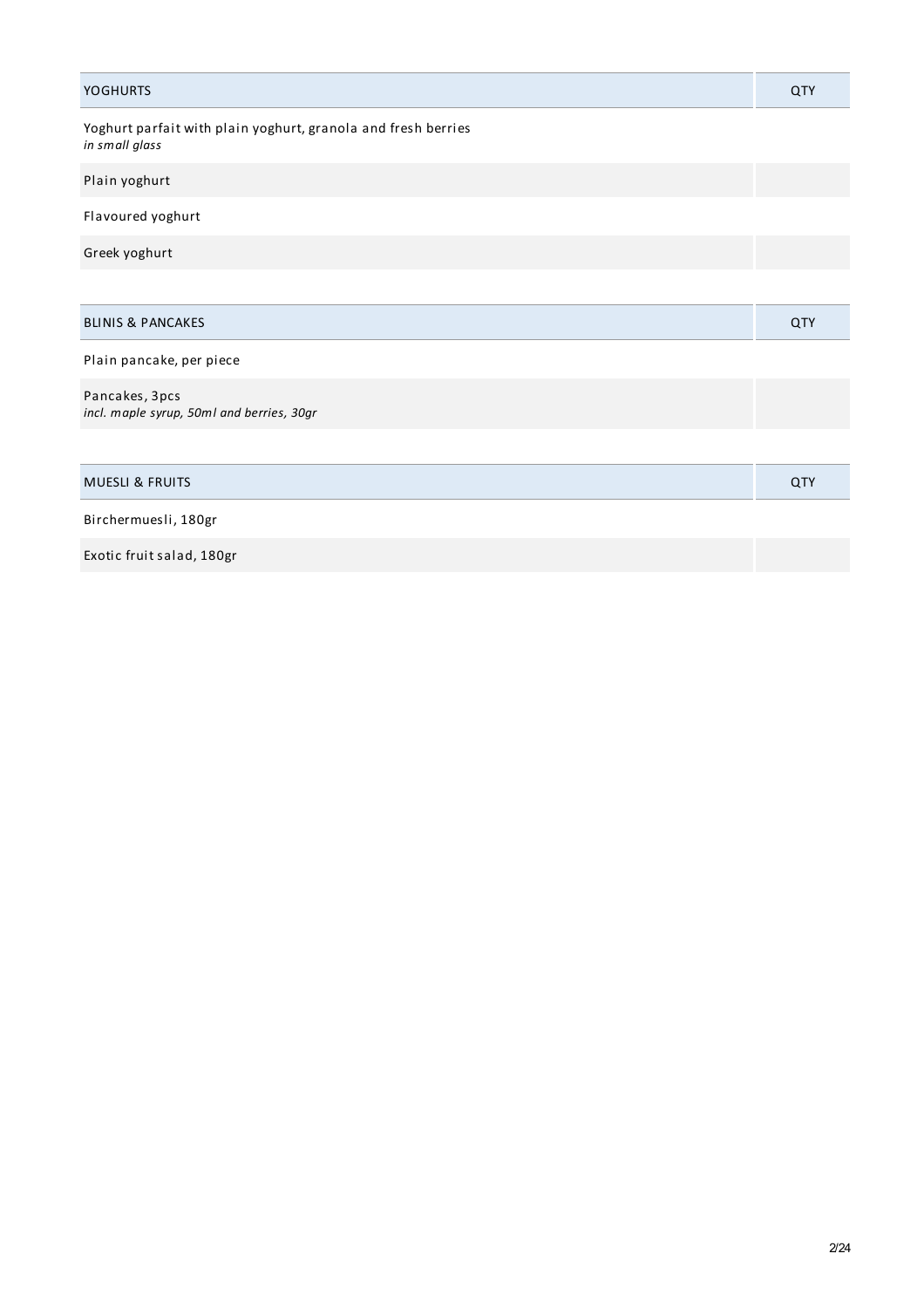| <b>HOT BREAKFAST</b>                                                                | QTY |
|-------------------------------------------------------------------------------------|-----|
| Scrambled eggs, 250gr                                                               |     |
| Plain omelette, 3 eggs                                                              |     |
| Ham omelette, 3 eggs                                                                |     |
| Ham and cheese omelette, 3 eggs                                                     |     |
| Cheese omelette, 3 eggs                                                             |     |
| Omelette with cherry tomatoes, 3 eggs                                               |     |
| Omelette with vegetables, 3 eggs                                                    |     |
| Omelette with herbs, 3 eggs                                                         |     |
| Omelette with turkey, 3 eggs                                                        |     |
| Egg white omelette                                                                  |     |
| Boiled egg, per piece                                                               |     |
| Poached egg, per piece                                                              |     |
| Egg benedict<br>1 poached egg on toast / sauce hollandaise / sliced bacon / garnish |     |
| Sauteed champignons, 90gr                                                           |     |
| Steamed cherry tomatoes, 4pcs                                                       |     |
| Hash browns "Rosti", 2pcs                                                           |     |
| Grilled veal sausages, 3pcs                                                         |     |
| Porridge with oatmeal                                                               |     |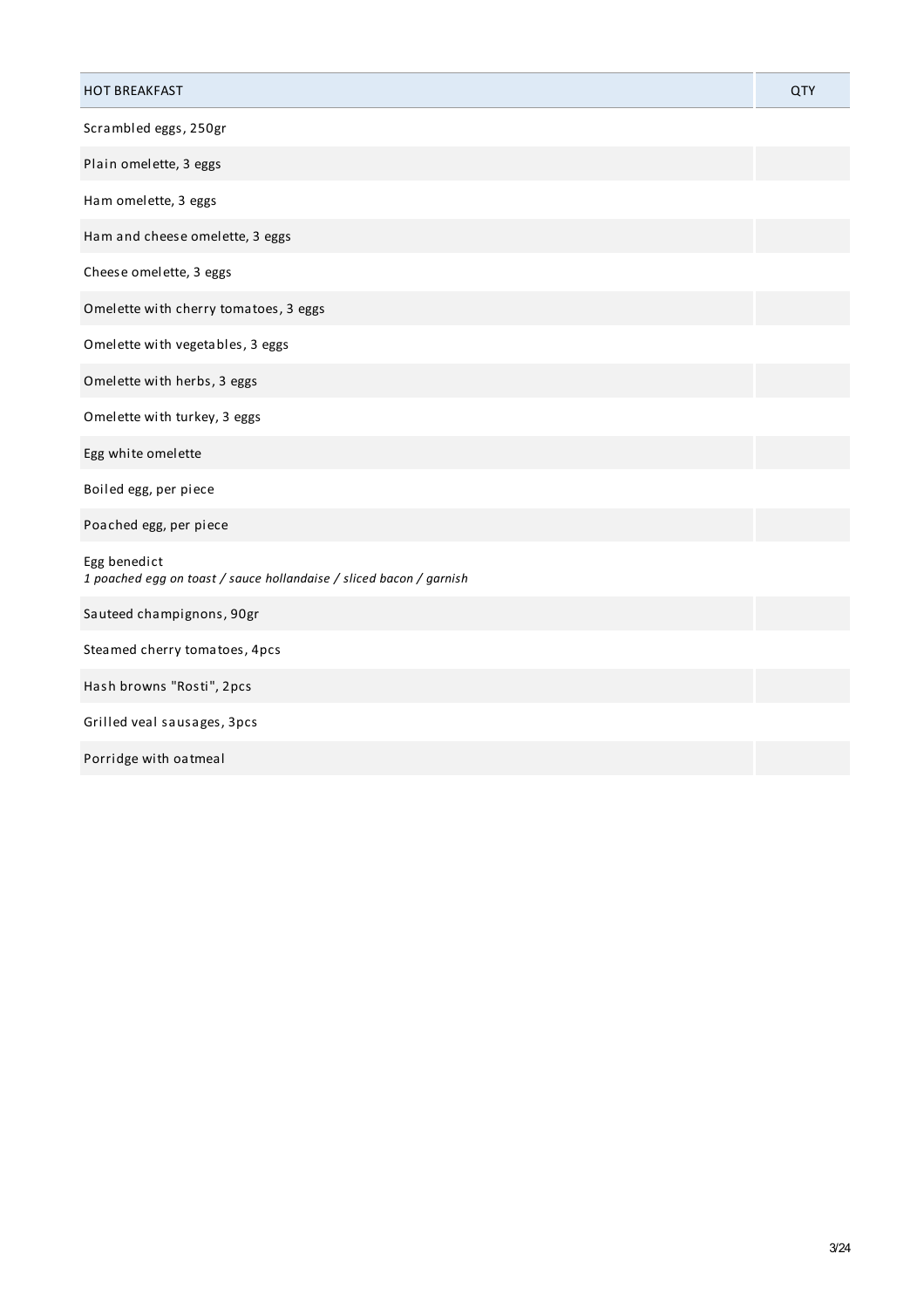#### COLD BREAKFAST SETS QTY

#### Swiss Breakfast

1 french croissant / 1 plaited loaf (Zöpfli) / 2 butter / 2 jam / 1 danish pastry / birchermüesli / air dried meat produced in the Grisons-CH, garnished with cherry tomatoes & egg / fresh squeezed orange juice / \* On atlas, incl. *sugar/coffee creamer /napkin/cutlery*

#### Cheese Selection Breakfast

1 french croissant / 2 bread rolls / 2 butter / 2 jam / 1 danish pastry / fresh sliced fruit / variety of swiss cheese, garnished with cherry tomatoes, egg & parsley / fresh squeezed orange juice / \* On atlas, incl. sugar/coffee *creamer /napkin/cutlery*

#### Vegan Breakfast

3 bread rolls / 2 magarine / 2 jam / fresh sliced fruit / tofu cuts & vegan cheese / fresh squeezed orange juice (2dl) */ \* On atlas, incl. Soy or oat milk (1dl) / sugar / napkin / cutlery*

#### Swiss Double Feature Breakfast

1 french croissant / 1 plaited loaf (Zöpfli) / 2 butter / 2 jam / 1 danish pastry / birchermuesli / air dried meat produced in the Grisons-CH & selection of swiss cheese / fresh squeezed orange juice (2dl) / \* On atlas, incl. *sugar/coffee creamer/napkin/cutlery*

#### Salmon Breakfast

1 french croissant / 2 bread rolls / 2 butter / 2 jam / 2 danish pastries / fresh sliced fruit / 2 cheese & air dried meat skewers / smoked salmon, garnished with lemon, capers & horseradish foam / fresh squeezed orange juice / \* On *atlas, incl. sugar/coffee creamer/napkin/cutlery*

#### International Breakfast

1 french croissant / 2 bread rolls / 2 butter / 2 jam / 1 danish pastry / bowl of fruit / yoghurt (plain) / ham & cheese *variety with garnish / fresh squeezed orange juice / \* On atlas, incl. sugar/coffee creamer/napkin/cutlery*

#### Short Leg Breakfast with cheese

1 French croissant / 1 bread roll / 1 butter / 1 jam / small cheese plate / small birchermüessli in glass / on half *atlas incl. cutlery & napkin*

Short Leg Breakfast basic with Pastry

1 French croissant / 2 bread rolls / 1 butter / 1 jam / 1 danish pastry / on half atlas incl. cutlery & napkin

#### Short Leg Breakfast with Cold Cuts

incl. 1 French croissant / 1 bread roll / 1 butter / 1 jam / small cold cuts plate / small exotic fruit salad on glass / on *half atlas incl. cutlery & napkin*

#### Short Leg Breakfast with Exotic Fruits

1 French croissant / 1 bread roll / 1 butter / 1 jam / small exotic fruits plate / 1 danish pastry / on half atlas incl. *cutlery & napkin*

#### Short Leg Breakfast with Fruit Salad

1 French croissant / 2 bread rolls / 1 butter / 1 jam / exotic fruit salad in glass bowl / on half atlas incl. cutlery & *napkin*

Short Leg Breakfast Basic with Muesli 1 French croissant / 2 bread rolls / 1 butter / 1 jam / birchermuesli in glass bowl / on half atlas incl. cutlery & napkin

Short Leg Breakfast with Exotic Fruits & Muesli

incl. 1 French croissant / 1 bread roll / 1 butter / 1 jam / small exotic fruit plate / small birchermüsli in glass / on *half atlas incl. cutlery & napkin*

## COLD MEALS

## SNACKS **QTY QTY**

Mini pita bread (5pcs) with hummus dip (100g) & pitted olives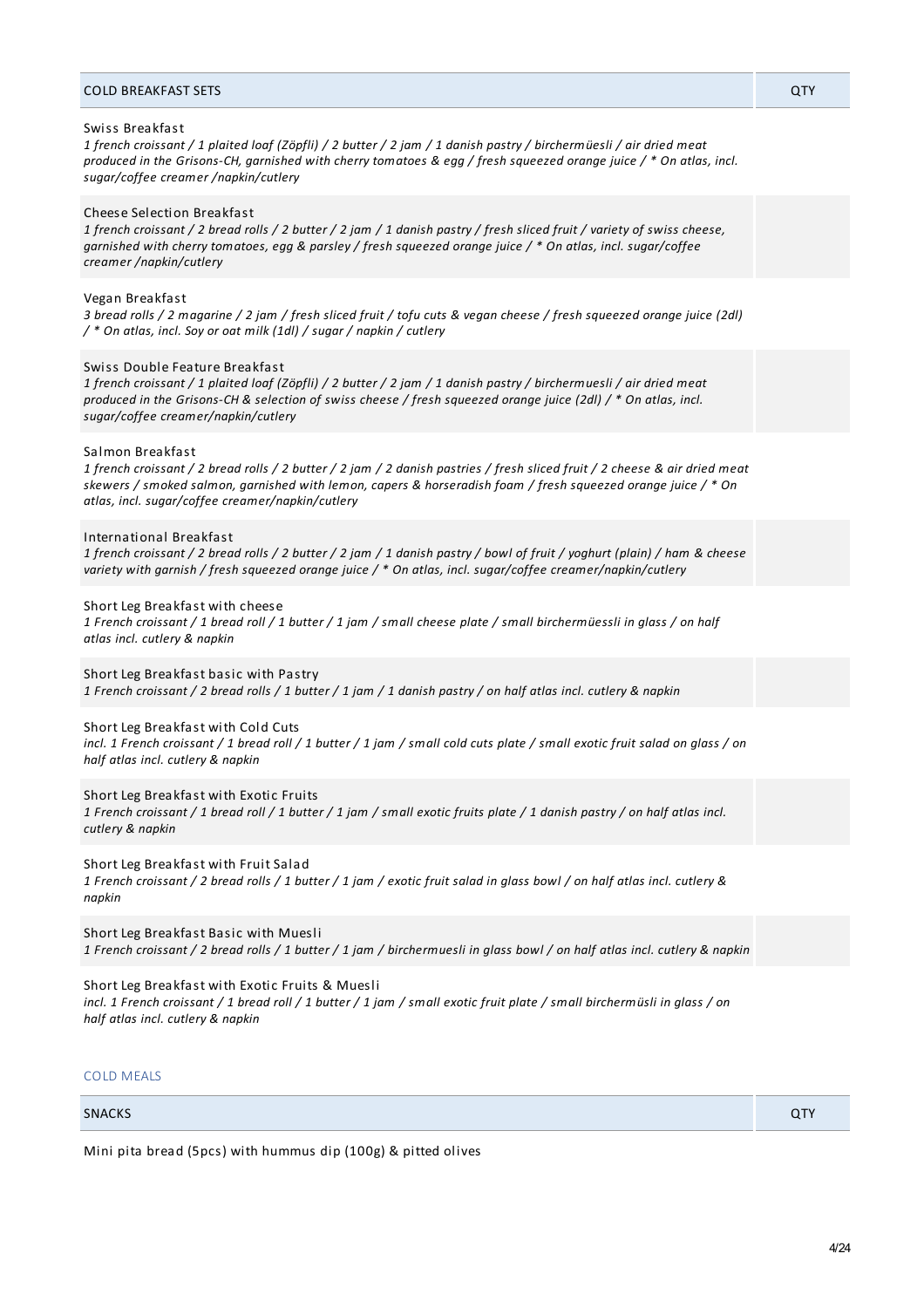| CANAPÉS                    | QTY |
|----------------------------|-----|
| Canape with air dried meat |     |
| Canape with cheese         |     |
| Canape with egg            |     |
| Canape with roastbeef      |     |
| Canape with salmon         |     |
| Canape with shrimp         |     |
| Canape with tuna           |     |
| Canape with turkey         |     |
| Canape with salmon tartar  |     |
| <b>FINGER FOODS</b>        | QTY |

| Pumpernickel, slice<br>with creme fraiche & salmon |  |
|----------------------------------------------------|--|
| Air dried meat and melon skewer, small             |  |
| Cheese and grapes skewer, small                    |  |
| Chicken skewer, small                              |  |
| Chicken and mango skewer, small                    |  |
| Filet of beef skewer, small                        |  |
| Lamb skewer, small                                 |  |
| King prawns skewer, small                          |  |
| Raw ham and melon skewer, small                    |  |
| Salmon and cucumber skewer, small                  |  |
| Shrimpsand& avocado skewer, small                  |  |
| Tomato and mozzarella skewer, small                |  |

Exotic fruits skewer, small

| SANDWICHES                             | QTY |
|----------------------------------------|-----|
| Air dried meat gourmet sandwich, small |     |
| Chicken breast gourmet sandwich, small |     |
| Ham gourmet sandwich, small            |     |
| Ham and cheese gourmet sandwich, small |     |
| Raw ham gourmet sandwich, small        |     |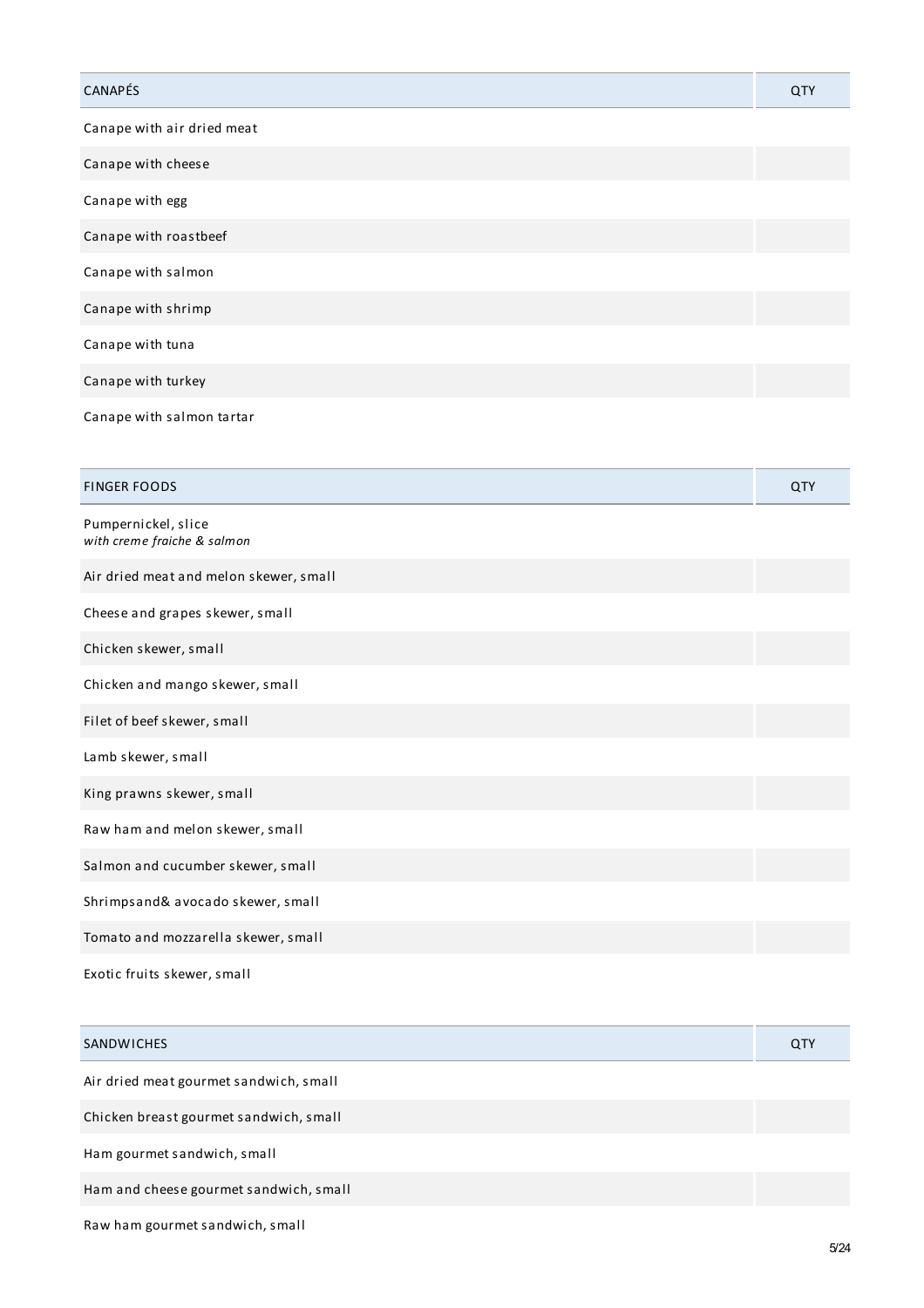| Roastbeef gourmet sandwich, small                 |  |
|---------------------------------------------------|--|
| Salami gourmet sandwich, small                    |  |
| Salmon gourmet sandwich, small                    |  |
| Soft cheese gourmet sandwich, small               |  |
| Tomato and mozzarella gourmet sandwich, small     |  |
| Tuna gourmet sandwich, small                      |  |
| Turkey gourmet sandwich, small                    |  |
| Assorted gourmet sandwich, small per piece        |  |
| Air dried meat open sandwich                      |  |
| Cheese open sandwich                              |  |
| Chicken breast open sandwich                      |  |
| Ham open sandwich                                 |  |
| Raw ham open sandwich                             |  |
| Roastbeef open sandwich                           |  |
| Salami open sandwich                              |  |
| Salmon open sandwich                              |  |
| Tuna open sandwich                                |  |
| Turkey open sandwich                              |  |
| Assorted open sandwich, per piece                 |  |
| Baguette sandwich with air dried meat, large      |  |
| Baguette sandwich with cheese, large              |  |
| Baguette sandwich with chicken breast, large      |  |
| Baguette sandwich with ham, large                 |  |
| Baguette sandwich with am & cheese, large         |  |
| Baguette sandwich with raw ham, large             |  |
| Baguette sandwich with roastbeef, large           |  |
| Baguette sandwich with salami, large              |  |
| Baguette sandwich with salmon, large              |  |
| Baguette sandwich with tomato & mozzarella, large |  |
| Baguette sandwich with tuna, large                |  |
| Baguette sandwich with turkey, large              |  |
| Baguette sandwich, assorted, large                |  |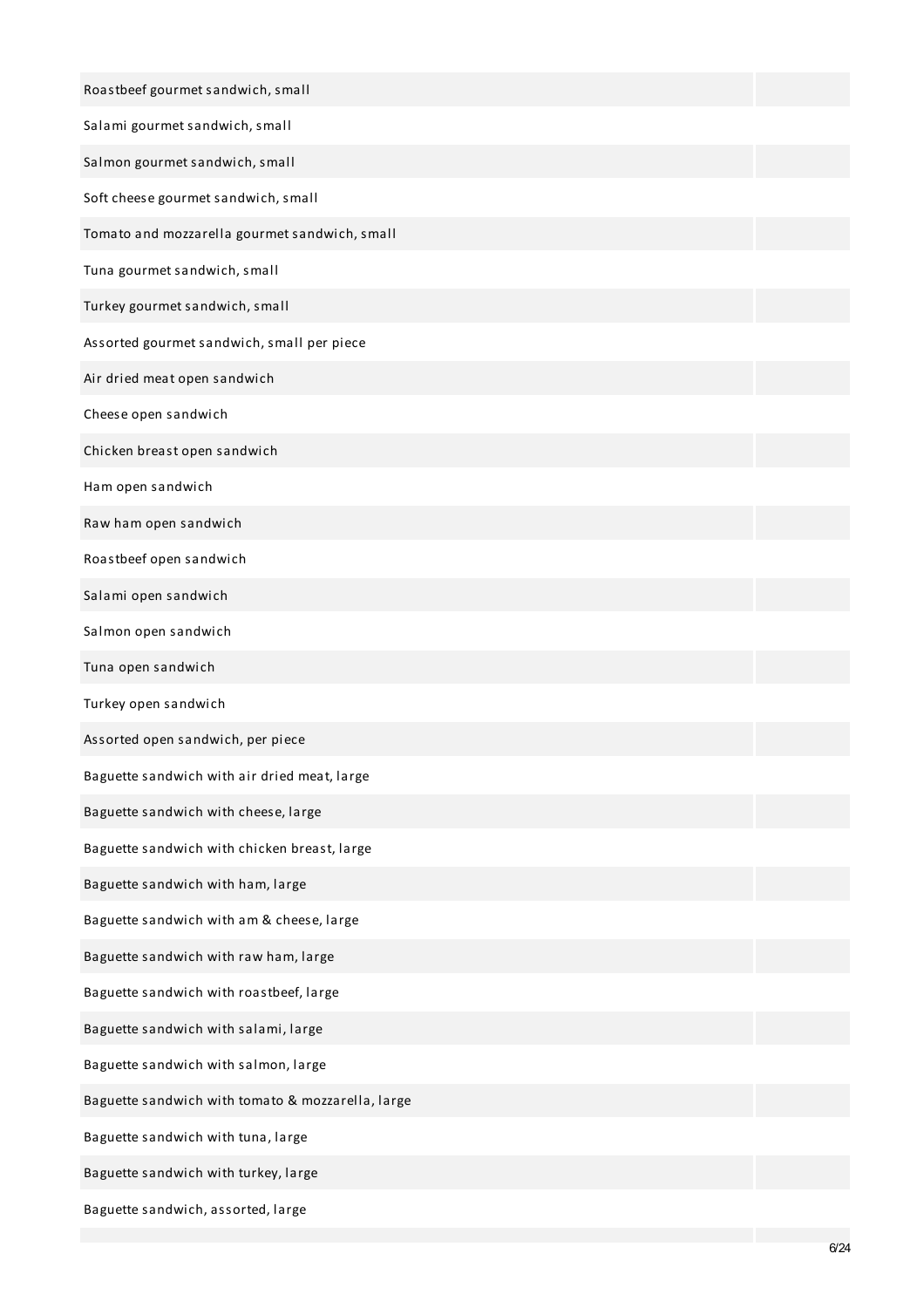| Club sandwich with air dried meat<br>lightly toasted / 3 layers / cut in $4$ / no crust    |
|--------------------------------------------------------------------------------------------|
| Club sandwich with cheese<br>lightly toasted / 3 layers / cut in $4$ / no crust            |
| Club sandwich with chicken breast<br>lightly toasted / 3 layers / cut in 4 / no crust      |
| Club sandwich with ham<br>lightly toasted / 3 layers / cut in 4 / no crust                 |
| Club sandwich with ham & cheese<br>lightly toasted / 3 layers / cut in $4$ / no crust      |
| Club sandwich with raw ham<br>lightly toasted / 3 layers / cut in 4 / no crust             |
| Club sandwich with roastbeef<br>lightly toasted / 3 layers / cut in 4 / no crust           |
| Club sandwich with salami<br>lightly toasted / 3 layers / cut in $4$ / no crust            |
| Club sandwich with salmon<br>lightly toasted / 3 layers / cut in 4 / no crust              |
| Club sandwich with tuna<br>lightly toasted / 3 layers / cut in 4 / no crust                |
| Club sandwich with turkey<br>lightly toasted / 3 layers / cut in 4 / no crust              |
| Club sandwich, assorted<br>lightly toasted / 3 layers / cut in 4 / no crust                |
| Finger sandwich with air dried meat<br>lightly toasted / 2 layers / cut in half / no crust |
| Finger sandwich with cheese<br>lightly toasted / 2 layers / cut in half / no crust         |
| Finger sandwich with chicken breast<br>lightly toasted / 2 layers / cut in half / no crust |
| Finger sandwich with ham<br>lightly toasted / 2 layers / cut in half / no crust            |
| Finger sandwich with raw ham<br>lightly toasted / 2 layers / cut in half / no crust        |
| Finger sandwich with roastbeef<br>lightly toasted / 2 layers / cut in half / no crust      |
| Finger sandwich with salami<br>lightly toasted / 2 layers / cut in half / no crust         |
| Finger sandwich with salmon<br>lightly toasted / 2 layers / cut in half / no crust         |
| Finger sandwich wiht tuna<br>lightly toasted / 2 layers / cut in half / no crust           |
|                                                                                            |

Finger sandwich with turkey lightly toasted / 2 layers / cut in half / no crust

Finger sandwich, assorted (per piece)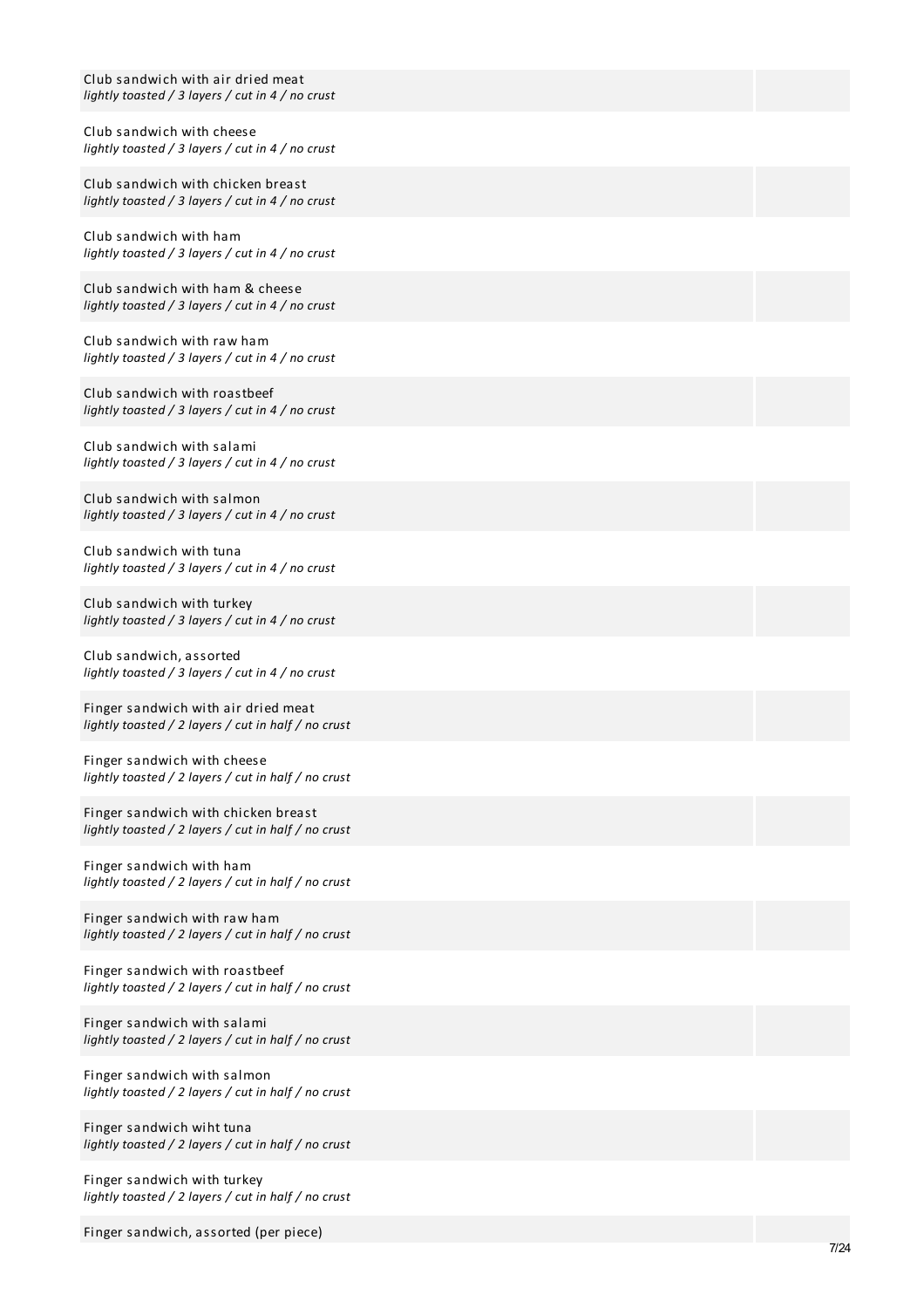| lightly toasted / 2 layers / cut in half / no crust                 |  |
|---------------------------------------------------------------------|--|
| Mini pita bread sandwich with air dried meat (Swiss Bündnerfleisch) |  |
| Mini pita bread sandwich with chicken breast                        |  |
| Mini pita bread sandwich with cheese                                |  |
| Mini pita bread sandwich wiht ham                                   |  |
| Mini pita bread sandwich with raw ham                               |  |
| Mini pita bread sandwich with roastbeef                             |  |
| Mini pita bread sandwich with salami                                |  |
| Mini pita bread sandwich with salmon                                |  |
| Mini pita bread sandwich with tomato & Mozzarella                   |  |
| Mini pita bread sandwich with tuna                                  |  |
| Mini pita bread sandwich with turkey                                |  |
| Mini pita bread sandwich, assorted (per piece)                      |  |
|                                                                     |  |

| <b>WRAPS</b>                               | QTY |
|--------------------------------------------|-----|
| Wrap with beef, large<br>cut in half       |     |
| Wrap with chicken, large<br>cut in half    |     |
| Wrap with salmon, large<br>cut in half     |     |
| Wrap with vegetables, large<br>cut in half |     |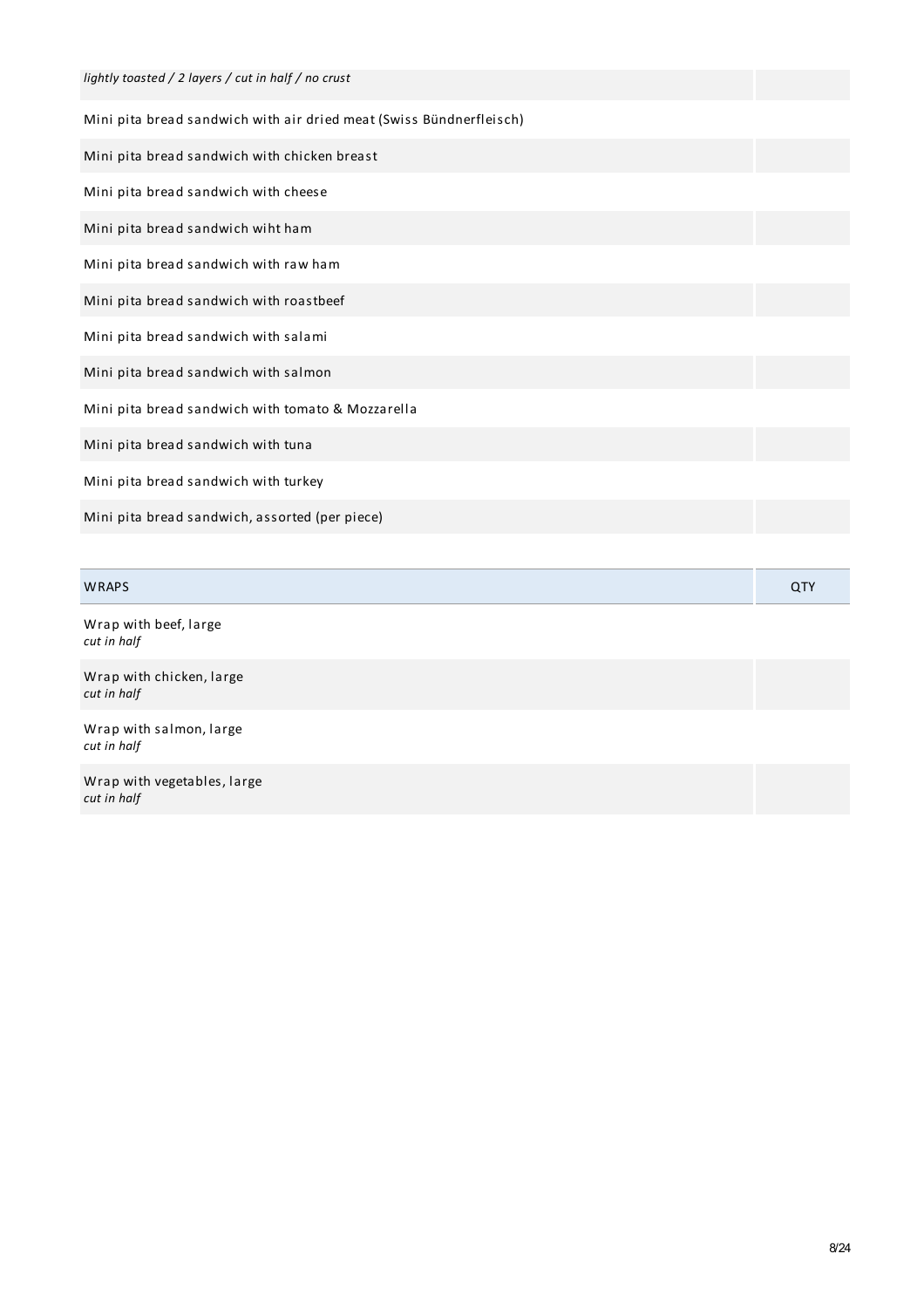## STARTERS QTY

Salmon tartar, 80gr *with olive oil and lemon*

Salmon tartar, 80gr *with avocado, cherry tomatoes and creme fraiche*

Shrimp cocktail, 100gr *with garnish*

Shrimp cocktail, 100gr *with avocado cubes*

Tuna tartar, 80gr *garnished*

Beef carpaccio, 70gr *with parmesan, arugula and olive oil*

Raw ham with melon, 2 slices of melon / 3 slices of raw ham

Vitello tonnato with tuna sauce and capers, 80gr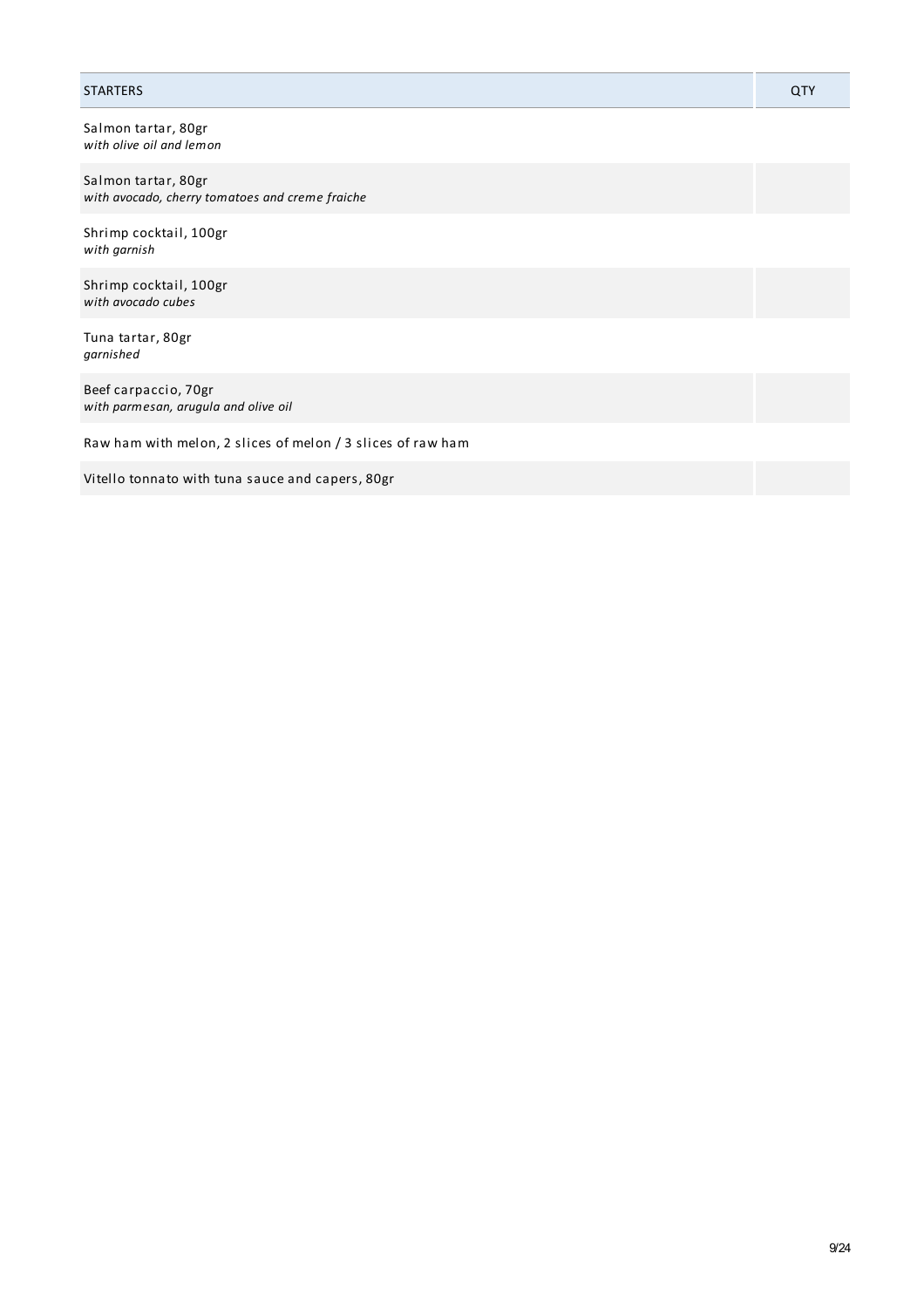| <b>SUSHI</b>                                                                                                                                                        | QTY |
|---------------------------------------------------------------------------------------------------------------------------------------------------------------------|-----|
| Classic Sashimi<br>3 Hamachi, 3 Salmon & 3 Tuna                                                                                                                     |     |
| Salmon Sashimi, 4 slices                                                                                                                                            |     |
| Tuna Sashimi, 4 slices                                                                                                                                              |     |
| Hamachi Sashimi, 4 slices                                                                                                                                           |     |
| Kappa Hosomaki, 6 pcs                                                                                                                                               |     |
| Tamago Hosomaki, 6 pcs                                                                                                                                              |     |
| Tuna Hosomaki, 6 pcs                                                                                                                                                |     |
| Salmon Hosomaki, 6 pcs                                                                                                                                              |     |
| Hamachi Hosomaki, 6 pcs                                                                                                                                             |     |
| Salmon-Avocado Hosomaki, 6 pcs                                                                                                                                      |     |
| Shiitake Hosomaki, 6 pcs                                                                                                                                            |     |
| Avocado Hosomaki, 6 pcs                                                                                                                                             |     |
| Tamago Nigiri, 2 pcs                                                                                                                                                |     |
| Tuna Nigiri, 2 pcs                                                                                                                                                  |     |
| Salmon Nigiri, 2 pcs                                                                                                                                                |     |
| Hamachi Nigiri, 2pcs                                                                                                                                                |     |
| Spicy Salmon Uramaki, 4 pcs                                                                                                                                         |     |
| California Roll Uramaki, 4 pcs                                                                                                                                      |     |
| Spicy Tuna Uramaki, 4 pcs                                                                                                                                           |     |
| Selection of Sushi & Sashimi<br>6 Hosomaki / 4 California rolls / 2 Nigiri / 4 slices of sashimi (16pcs) incl. soy sauce, ginger, wasabi & 1 pair of chop<br>sticks |     |
| Selection of Sushi                                                                                                                                                  |     |

2 Nigiri / 6 Hosomaki / 4 California roll (12pcs) incl. soy sauce, ginger, wasabi & 1 pair of chop sticks

| <b>SALADS</b>                                                                     | QTY |
|-----------------------------------------------------------------------------------|-----|
| Crab salad with Alaska king crab legs                                             |     |
| Avocado and mango salad with vinaigrette<br>no additional dressing needed         |     |
| Avocado and mango salad with chicken<br>no additional dressing needed             |     |
| Avocado and mango salad with tiger prawns, 4 pcs<br>no additional dressing needed |     |
|                                                                                   |     |

Beef and vegetable salad *incl. dressing on the side*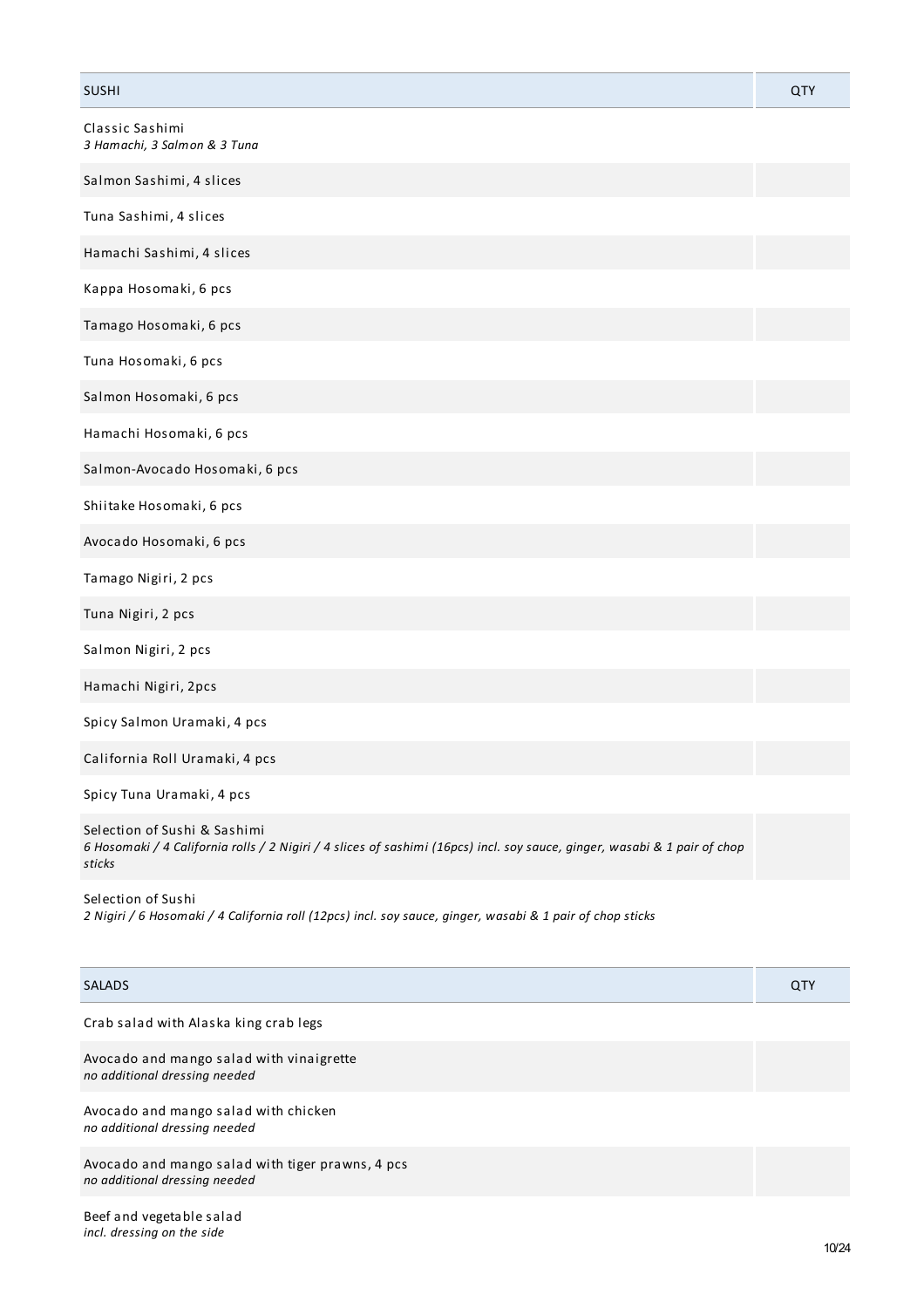| Beetroot salad with pine nuts, 150gr<br>incl. dressing on the side                                                                        |
|-------------------------------------------------------------------------------------------------------------------------------------------|
| Buddha bowl<br>sweet potato, quinoa, edamame, lettuce, zucchetti, cocktail tomatoes and tahini dressing                                   |
| Burrata-Caprese salad with burrata cheese, tomatoes and fresh basil                                                                       |
| Caesar salad with chicken<br>homemade croutons, crispy raw ham and crispy parmesan shavings, incl. caesar dressing on the side            |
| Caesar salad with falafel, 4 pcs<br>homemade croutons and crispy parmesan shavings incl. French dressing on the side                      |
| Caesar salad with 3 grilled prawns<br>homemade croutons and crispy parmesan shavings, incl. caesar dressing on the side                   |
| Caprese salad with mozzarella di bufala, fresh basil and olive oil<br>incl. balsamic dressing on the side                                 |
| Caprese salad with mozzarella di bufala, fresh basil and pesto sauce on the side                                                          |
| Cous cous salad with fresh vegetable strips, 250gr<br>no additional dressing needed                                                       |
| Cucumber salad, 200gr<br>with yoghurt dressing                                                                                            |
| Greek salad, 280gr<br>incl. olive oil and balsamic dressing on the side                                                                   |
| Mixed green leaf salad with cherry tomatoes<br>incl. dressing on the side                                                                 |
| Mixed salad<br>sweet corn, cucumber, carrots and cherry tomatoes, incl. dressing on the side                                              |
| Nicoise salad with tuna, olive oil and balsamic dressing on the side                                                                      |
| Pasta salad, 200gr<br>with strips of cucumber, bell pepper, zucchini, carrots, cherry tomatoes and parsley. No additional dressing needed |
| Rocket- arugula salad with 3 grilled tiger prawns<br>cherry tomatoes and parmesan shavings, incl. dressing on the side                    |
| Seafood salad, 200gr<br>no additional dressing needed                                                                                     |
| Tuna salad with tuna steak<br>incl. olive oil and balsamic dressing on the side                                                           |

Vegetable salad incl. bell peppers, cucumber, radish, carrots, cherry tomatoes, fennel and onions with olive oil and balsamic dressing *on the side*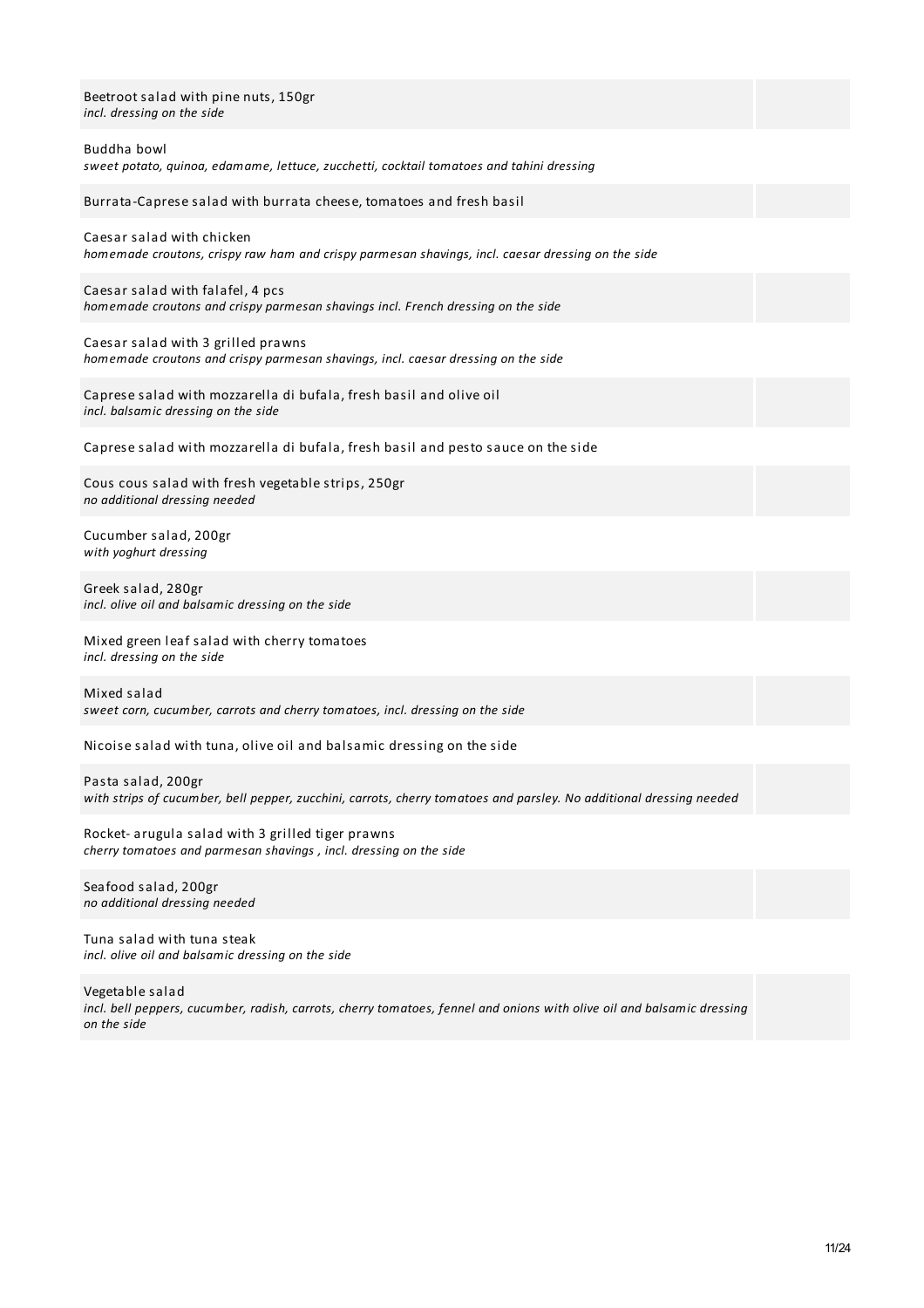## PLATTERS QTY

Air dried meat, 70g *with garnish*

Antipasti platter, 250g *dried meat, dried tomatoes, artichokes, olives, stuffed tomatoes, parmesan, feta & grilled vegetables*

Balik salmon, 100g *with horseradish foam & garnish*

Cheese platter, 120g *with crackers (8pcs), garnished*

Cold cuts variety, 90g *with raw ham, air dried meat, salami, ham, turkey & garnish / READY TO SERVE*

Cold cuts & cheese variety platter, 130g *with garnish*

Crudités, 120g *with 2 dips*

Fish platter, 90g *with assorted smoked fish, smoked salmon & garnish*

Roastbeef platter, 80g *with garnish & sauce tartar*

Tapas-Selection *vegetable tortilla, stuffed peppers, olives, chorizo, jamon serrano, meatball skewers, sliced & toasted bread, pieces of parmesan, prawns*

Seafood platter, 200g *with Lobster, scallops, blue mussels, king prawns, crawfish & garnish*

Smoked salmon platter, 100g *with horseradish foam & garnish*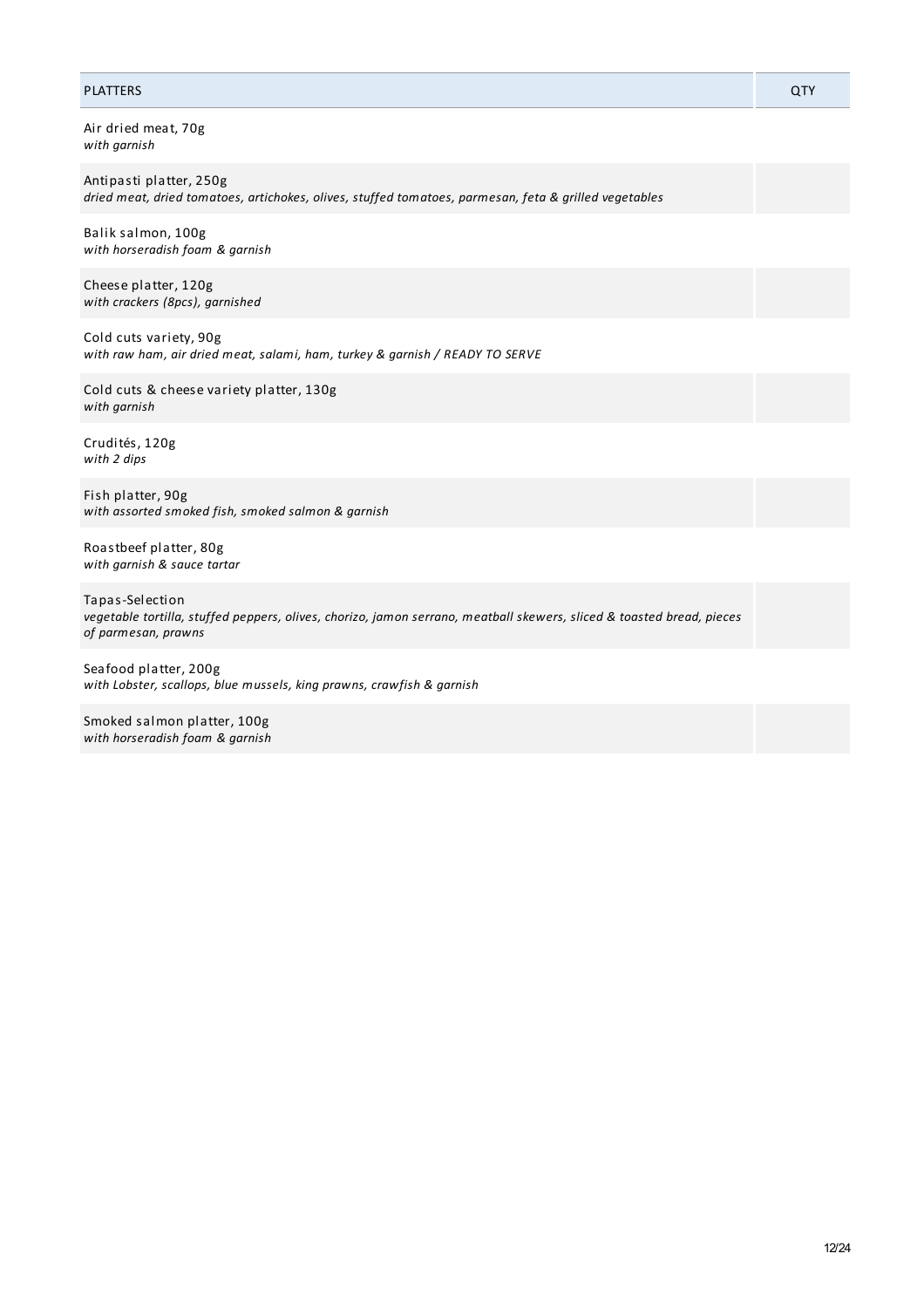| <b>EXTRA GARNISH &amp; SAUCES</b>                                                                                                                                                                                                                                             | QTY |
|-------------------------------------------------------------------------------------------------------------------------------------------------------------------------------------------------------------------------------------------------------------------------------|-----|
| Cocktail sauce, 100gr                                                                                                                                                                                                                                                         |     |
| Homemade guacamole, 100gr                                                                                                                                                                                                                                                     |     |
| Hummus, 100gr                                                                                                                                                                                                                                                                 |     |
| Tartar dip, 100gr                                                                                                                                                                                                                                                             |     |
| Yoghurt dip, 100gr                                                                                                                                                                                                                                                            |     |
| Microgreens, 20 gr                                                                                                                                                                                                                                                            |     |
| Mint leaves, 20 gr                                                                                                                                                                                                                                                            |     |
| Mint, bunch                                                                                                                                                                                                                                                                   |     |
| Basil, bunch                                                                                                                                                                                                                                                                  |     |
| Garnish pack, small<br>1 orange /1 lemon / 1 carrot / 1 celery / 100g cherry tomatoes / 100g olives / bunch of fresh parsley, basil and<br>peppermin                                                                                                                          |     |
| Garnish pack, large<br>1 lemon / 1 lime / 1 orange / 100g cherry tomatoes / 100g olives / 10 portions of butter (10g each) / 1 green leaves<br>salad / bunch of fresh parsley, basil & peppermint / 5dl cold milk / 5dl coffee creamer / 5dl freshly squeezed orange<br>juice |     |
| <b>COLD MEAL SETS</b>                                                                                                                                                                                                                                                         | QTY |
| Lunch Set With Cold Cuts<br>Mixed seasonal salad w. dressing on the side / plate of air dried meat, raw ham & salami / dessert / 2 bread rolls<br>/1 butter / * On atlas, incl. cutlery & napkin                                                                              |     |
| Lunch Set With Roastbeef<br>Mixed green leaves salad, cherry tomatoes, seeds & dressing on the side / 3 assorted canapés / roastbeef with<br>tartare sauce / dessert / 2 bread rolls / 1 butter / * On atlas, incl. cutlery & napkin                                          |     |
| Lunch Set With Turkey<br>Tomato & mozzarella die bufala salad w. dressing on the side / turkey with sauce tartare / dessert / 2 bread rolls /<br>1 butter / * On atlas, incl. cutlery & napkin                                                                                |     |
| Lunch Set With Chicken<br>Mixed leaf salad with cherry tomatoes & dressing on the side / sliced chicken breast with potato salad / dessert /2<br>bread rolls / 1 butter /* On atlas, incl. cutlery & napkin                                                                   |     |
| Lunch Set Vegetarian<br>Greek salad w. dressing on the side / couscous w. falafel & hummus dip / exotic sliced fruit / 5 min pita bread / 1<br>butter / * On atlas, incl. cutlery & napkin                                                                                    |     |
| Lunch Set With King Prawns<br>Avocado & mango salad / 4 king prawns with sweet chili sauce / dessert / 2 bread rolls / 1 butter / * On atlas, incl.<br>cutlery & napkin                                                                                                       |     |
| Lunch Set With Beef Teriyaki<br>Green leaf salad w. cherry tomatoes & dressing on the side / beef teriyaki (120g) with a vegetable bouquet /                                                                                                                                  |     |
| dessert / 2 bread rolls / 1 butter / * On atlas, incl. cutlery & napkin                                                                                                                                                                                                       |     |
| Lunch Set "Typical Swiss!"<br>Cheese plate with Emmentaler & Gruyère, grapes & nuts / sausage salad / fruit tartlet / 2 bread rolls / 3 crackers /<br>1 butter / * On atlas, incl. cutlery & napkin                                                                           |     |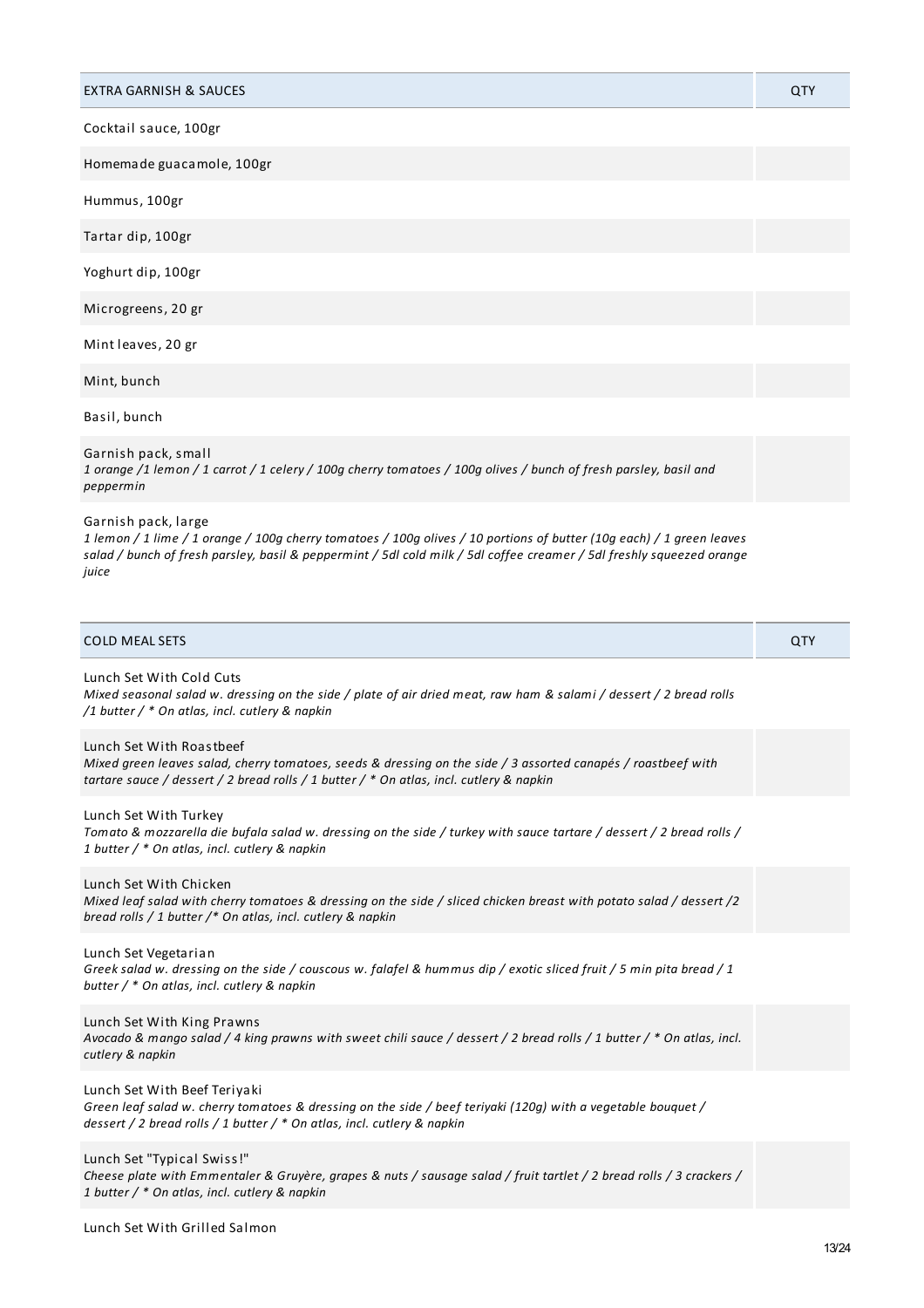| Mixed green leaves salad, cherry tomatoes, seeds and dressing on the side / grilled salmon with spinach & tartar<br>sauce / dessert / 2 bread rolls / 1 butter / * On atlas, incl. cutlery & napkin                                    |
|----------------------------------------------------------------------------------------------------------------------------------------------------------------------------------------------------------------------------------------|
| Afternoon Tea Selection with Club Sandwiches<br>Club sandwich filled with Swiss air dried meat & cheese / selection of mini patisserie (3pcs) / exotic sliced fruits /<br>homemade chocolate mousse / *on atlas incl. cutlery & napkin |
| Afternoon Tea Selection with Quiches<br>Small, assorted quiches (3pcs) / 1 sweet brioche with jam / fresh sliced fruits / variety of sweet patisserie (3pcs) /<br>*on atlas incl. cutlery & napkin                                     |
| Afternoon Tea Selection - Vegetarian Gourmet<br>Club sandwich filled with Swiss cheese & antipasti / small quiches (2pcs) / fruit skewers (2pcs) / cake du jour / *on<br>atlas incl. cutlery & napkin                                  |
| Afternoon Tea Selection - Vegan Delight<br>Club sandwich with vegan spread & vegetables / crudités with hummus & avocado dip / fruit skewers (3pcs) / vegan<br>cookie selection / *on atlas incl. cutlery & napkin                     |
| Short Leg Lunch - Avocado-Mango & Shrimp Salad<br>2 bread rolls / 1 butter / avocado-mango & shrimp salad / salt & pepper / homemade panna cotta / on half atlas<br>incl. cutlery & napkin                                             |
| Short Leg Lunch - Salmon Bagel<br>salmon bagel / cucumber salad / olive oil & balsamic dressing / salt & pepper / 1 petit four / on half atlas incl.<br>cutlery & napkin                                                               |
| Short Leg Lunch - Caesar Salad<br>2 bread rolls / 1 butter / salt & pepper / caesar salad / caesar dressing / panna cotta / on half atlas incl. cutlery &<br>napkin                                                                    |
| Short Leg Lunch - Caprese Salad<br>2 bread rolls / 1 butter / tomato & mozzarella salad with fresh basil / olive oil & balsamic dressing / salt & pepper /<br>patisserie / on half atlas incl. cutlery & napkin                        |
| Short Leg Lunch - Swiss Cheese & Sausage Salad<br>2 bread rolls / 1 butter / swiss cheese & sausage salad / 3 petite fours / on half atlas incl. cutlery & napkin                                                                      |
| Short Leg Lunch - Potato Salad<br>1 bread roll / 1 butter / potato salad / 4 small grilled chicken skewers / 2 petite fours / on half atlas incl. cutlery &<br>napkin                                                                  |
| Short Leg Lunch - Cous Cous Salad (Vegetarian)<br>1 bread roll / 1 butter / cous cous salad / 5 falafel / hummus dip / 1 danish pastry / on half atlas incl. cutlery &<br>napkin                                                       |
| Short Leg Lunch - Crudités & Exotic Fruits<br>sliced crudités / 2 dips / fresh sliced exotic fruits / on half atlas incl. cutlery & napkin                                                                                             |
| Short Leg Lunch - Raw Ham & Melon<br>2 bread rolls / 1 butter / salt & pepper / raw ham & melon plate / cake du jour / cutlery & napkin                                                                                                |
| Short Leg Lunch - Salmon Salad<br>2 bread rolls / 1 butter / green salad with smoked salmon strips / olive oil & balsamic dressing / salt & pepper /<br>homemade chocolate mousse / on half atlas incl. cutlery & napkin               |
| Short Leg Lunch - Teriyaki<br>2 Chicken-Teriyaki skewers / green leaf salad / olive oil & balsamic dressing / 1 petit four / salt & pepper / on half<br>atlas incl. cutlery & napkin                                                   |
| Short Leg Afternoon Tea - Finger Sandwiches<br>2 finger sandwiches with turkey / exotic sliced fruits / on half atlas incl. cutlery & napkin                                                                                           |
| Short Leg Afternoon Tea - Club Sandwich<br>club sandwich with air dried meat & Swiss cheese / 1 cheese cake / on half atlas incl. cutlery & napkin                                                                                     |
|                                                                                                                                                                                                                                        |

Short Leg Afternoon Tea - Vegetarian Club Sandwich *club sandwich with grilled vegetables / 1 chocolate cake / on half atlas incl. cutlery & napkin*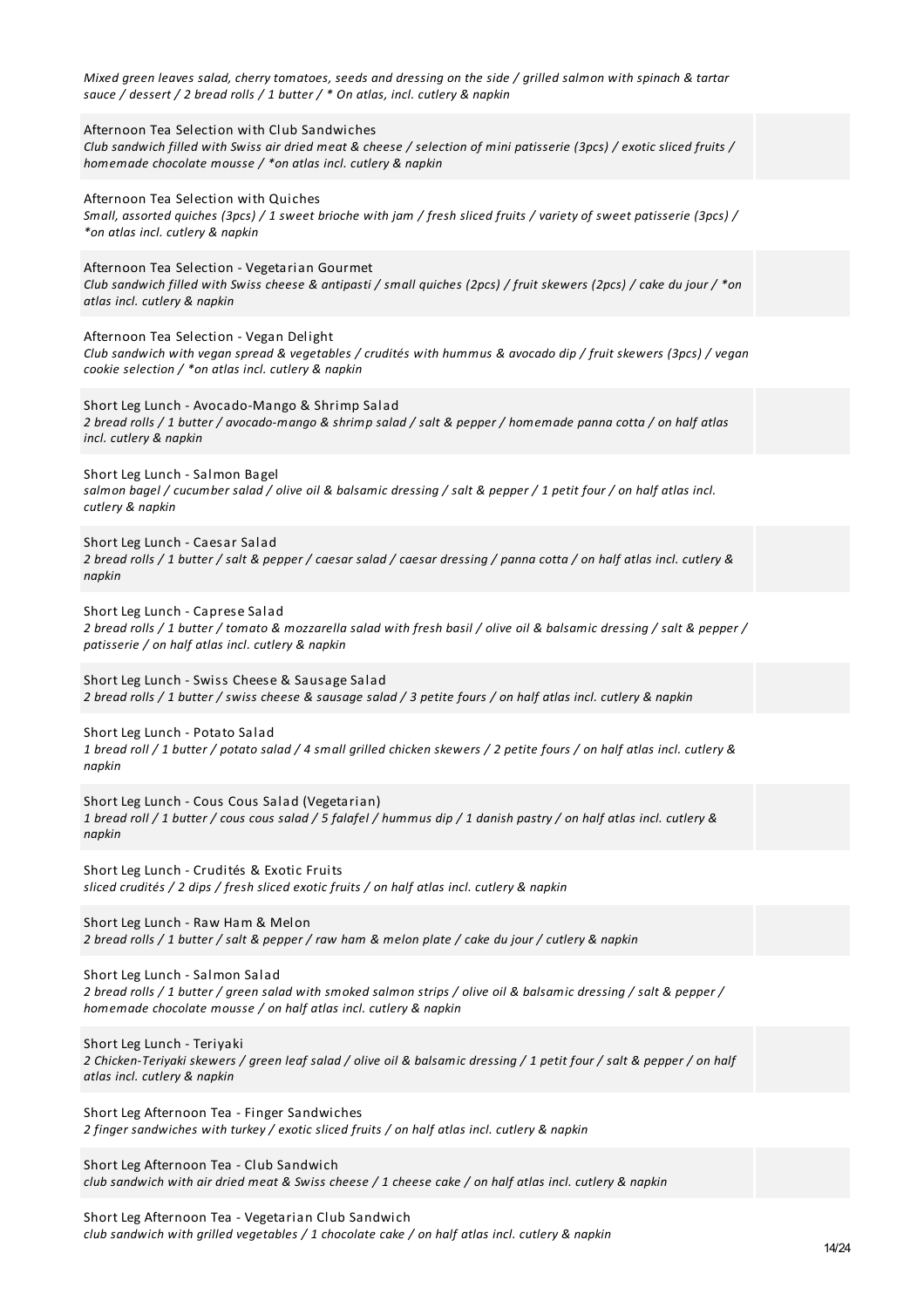## HOT MEALS

| <b>SNACKS &amp; STARTERS</b> | QTY |
|------------------------------|-----|
| Falafel, 5pcs                |     |
| Ealafol Ence                 |     |

Falafel, 5pcs *with hummus dip on the side*

Quiche, small

| SOUPS                                            | QTY |
|--------------------------------------------------|-----|
| Broccoli and cream soup, 1L                      |     |
| Carrot and ginger soup, 1L                       |     |
| Carrot and orange soup, 1L                       |     |
| Chicken broth with sliced chicken vegetables, 1L |     |
| Chicken noodles with vegetables soup, 1L         |     |
| Chicken and cream soup, 1L                       |     |
| Lentils soup, 1L                                 |     |
| Minestrone soup, 1L                              |     |
| Mixed vegetables soup, 1L                        |     |
| Mushroom and cream soup, 1L                      |     |
| Pumpkin and cream soup, 1L<br><b>SEASONAL</b>    |     |
| Tomato and cream soup, 1L                        |     |
| Zucchini and cream soup, 1L                      |     |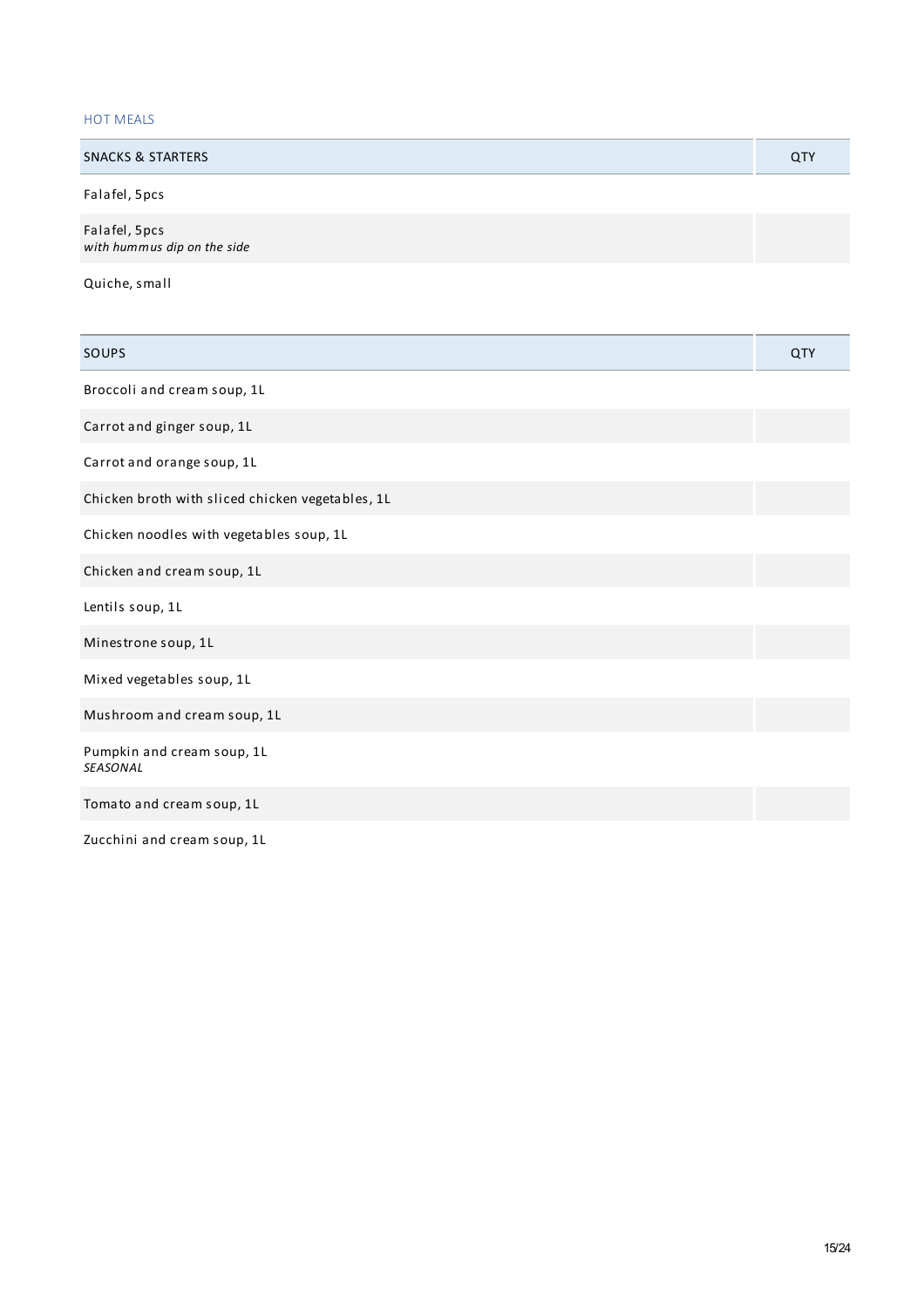| <b>MAIN DISHES - MEAT</b>                                                                       | QTY |
|-------------------------------------------------------------------------------------------------|-----|
| Beef tenderloin (180g)                                                                          |     |
| Stroganoff with filet of beef, 130gr<br>incl. bell peppers, champignons, onions and cream sauce |     |
| Tafelspitz with beef, 180gr<br>incl. potatoes and vegetables                                    |     |
| Homemade lasagna with beef, 400g                                                                |     |
| Wiener schnitzel, veal tenderloin, 125gr                                                        |     |
| Pork Wiener schnitzel, 125gr                                                                    |     |
| Veal tenderloin strips in a mushroom and cream sauce, 150 gr<br>"Zuri Geschnetzeltes"           |     |
| Veal Piccata milanese, 3x50gr<br>incl. tomato sauce                                             |     |
| Veal Saltimbocca with raw ham, 150gr                                                            |     |
| Veal tenderloin, 3x 50gr                                                                        |     |
| Sausage Bratwurst with veal and pork<br>incl. mustard                                           |     |
| Lamb Biryani, 400gr                                                                             |     |
| Lamb chops, 4pcs                                                                                |     |
| Rack of lamb                                                                                    |     |
|                                                                                                 |     |
| <b>MAIN DISHES - FISH &amp; SEAFOOD</b>                                                         | QTY |
| Pike perch filet                                                                                |     |
| Salmon steak                                                                                    |     |
| Sea bass filet                                                                                  |     |
| Sole meuniere, whole                                                                            |     |
| Tuna steak                                                                                      |     |
| Jumbo prawns, 2pcs                                                                              |     |
| Scallops, 3pcs                                                                                  |     |
| Tiger prawns, 4pcs                                                                              |     |

Pasta with seafood, 350gr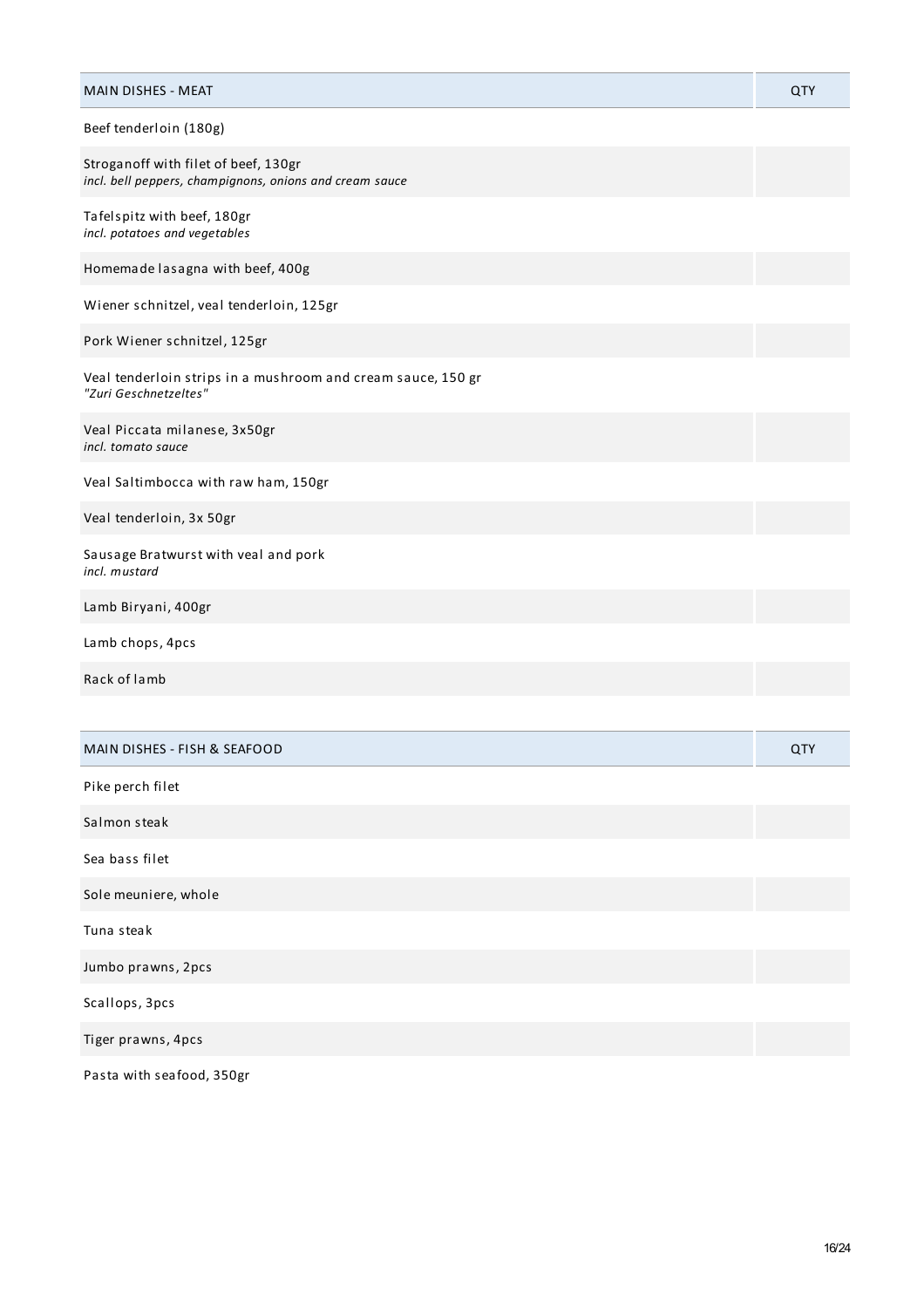| <b>MAIN DISHES - POULTRY</b>                                                           | QTY |
|----------------------------------------------------------------------------------------|-----|
| Grilled chicken breast, 180gr                                                          |     |
| Chicken thigh on the bone with skin                                                    |     |
| Thai curry with chicken and basmati rice                                               |     |
| Duck breast with orange sauce, 200gr                                                   |     |
| Chicken Wiener schnitzel, 125gr                                                        |     |
| Chicken Biryani, 400gr                                                                 |     |
|                                                                                        |     |
| MAIN DISHES - VEGETARIAN                                                               | QTY |
| Thai curry with vegetables and basmati rice                                            |     |
| Cannelloni with ricotta and spinach, 400 gr<br>gratinated with tomato sauce and cheese |     |
| Vegetarian filled pasta<br>incl. tomato sauce                                          |     |
| Penne pasta, 300gr<br>choose from "Sauces and More"                                    |     |
| Spaghetti, 300gr<br>choose from "Sauces and More"                                      |     |
| Lasagna with vegetables, 400gr                                                         |     |
| Risotto with eggplant and mozzarella, 200gr                                            |     |
| Risotto with mushrooms, 200gr                                                          |     |
| Risotto with truffle<br>SEASONAL                                                       |     |
| Risotto with vegetables, 200gr                                                         |     |

Quiche, large slice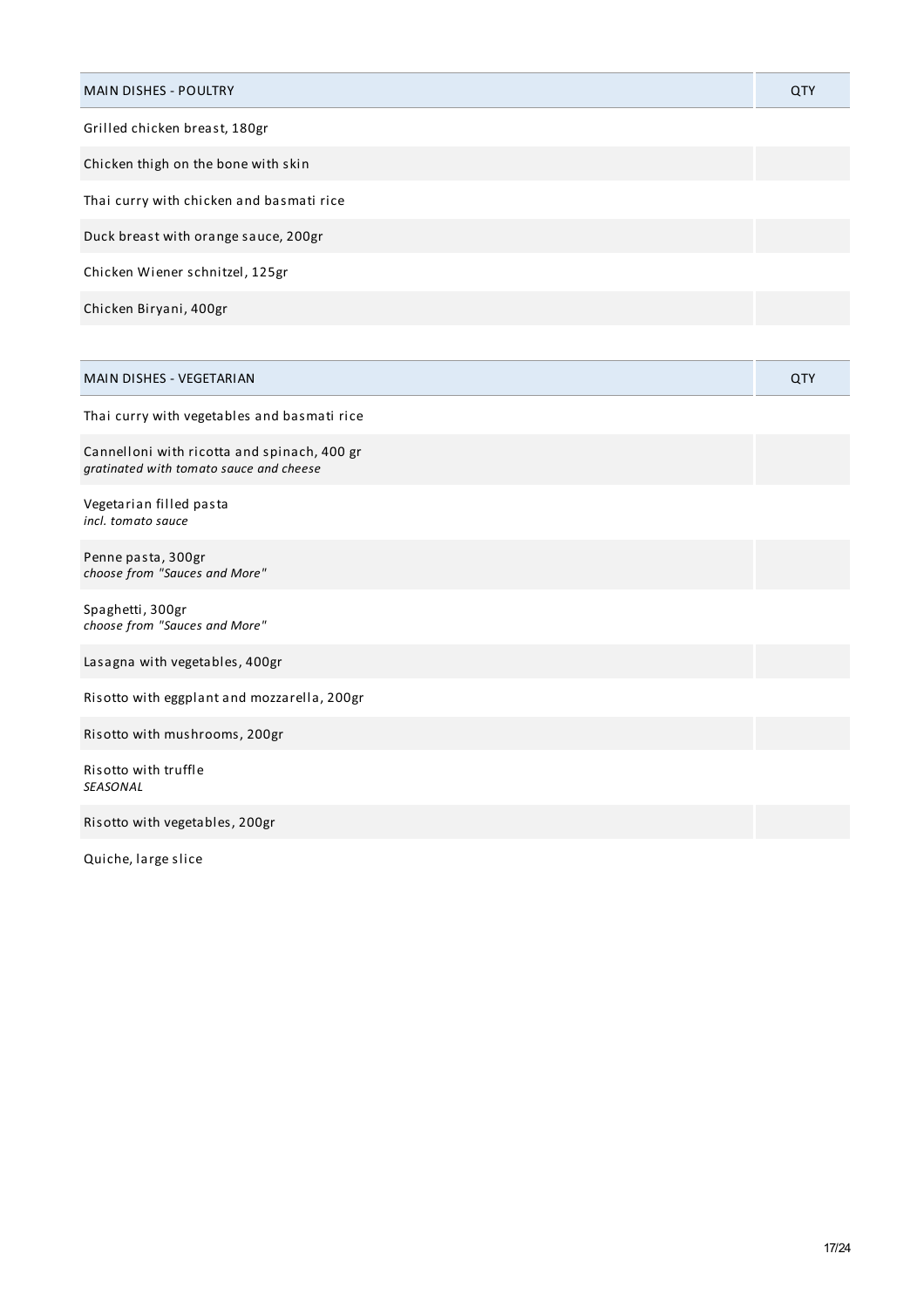| SIDE DISHES                                 | QTY |
|---------------------------------------------|-----|
| Plain baked potato, 2pcs                    |     |
| Boiled potatoes, 200gr                      |     |
| Hash browns "Rosti" galettes, 3pcs          |     |
| Potato wedges, 180gr                        |     |
| Roast potatoes, 180gr                       |     |
| Rosemary potatoes, 180gr                    |     |
| Mashed potatoes, 200gr                      |     |
| Sweet potato mash, 200gr                    |     |
| Linguini, 150gr                             |     |
| Pasta, 150gr                                |     |
| Tagliatelle, 150gr                          |     |
| Spaghetti, 150gr                            |     |
| Basmati rice, 150gr                         |     |
| Jasmine rice, 150gr                         |     |
| Rice, 150gr                                 |     |
| Risotto, plain, 180gr                       |     |
| Wild rice, 150gr                            |     |
| Baby vegetables, 150gr<br>2 different kinds |     |
| Leaf spinach, 150gr                         |     |
| Lentils, 100gr                              |     |
| Ratatouille, 100gr                          |     |
| Vegetables, grilled, 100gr                  |     |
|                                             |     |

Vegetables, steamed, 100gr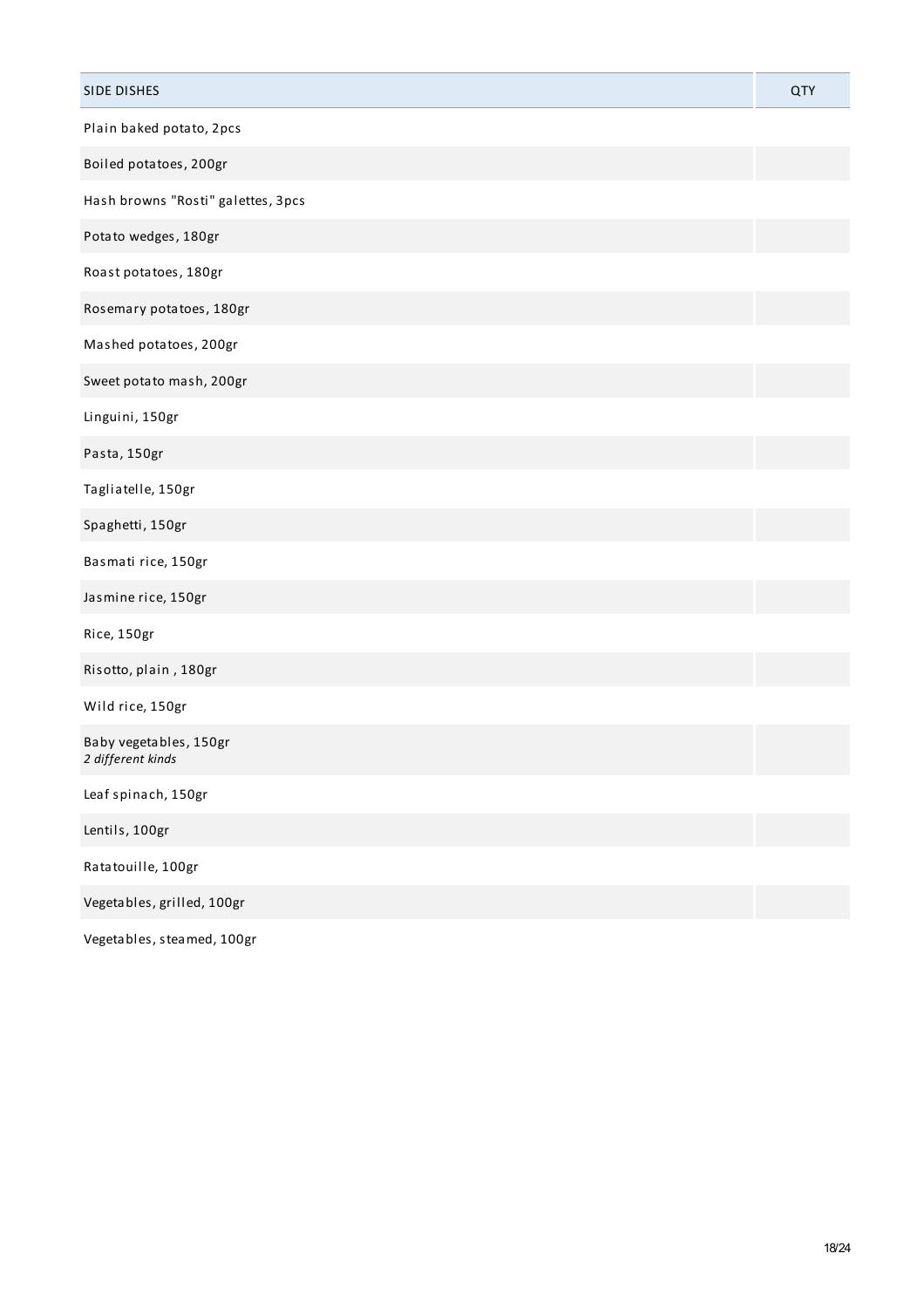| <b>SAUCES &amp; MORE</b>                                       | QTY |
|----------------------------------------------------------------|-----|
| Carbonara sauce with ham and bacon, 200gr                      |     |
| Green pesto sauce "Genovese" with basil, 95gr                  |     |
| Red pesto sauce "pomodori secchi" with sundried tomatoes, 95gr |     |
| Arrabiata sauce, 50gr                                          |     |
| Bernaise sauce, 50gr                                           |     |
| Cafe de Paris herbed butter, 20gr                              |     |
| Hollandaise sauce, 50gr                                        |     |
| Lemon sauce, 50gr                                              |     |
| Pepper and cream sauce, 50gr                                   |     |
| Morel sauce, 50gr                                              |     |
| Mushroom and cream sauce, 50gr                                 |     |
| Saffron sauce, 50gr                                            |     |
| Tomato sauce, 70gr                                             |     |
| White wine sauce, 50gr                                         |     |
| Bolognese with beef, 150gr                                     |     |
| Gravy, 50gr                                                    |     |
| <b>DESSERTS &amp; FRUIT</b>                                    |     |
| <b>DESSERTS</b>                                                | QTY |
| Homemade panna cotta in glass                                  |     |
| Homemade chocolate mousse in glass                             |     |
| Creme Brelee                                                   |     |
| Chocolate fondant, decorated                                   |     |

Eclair with chocolate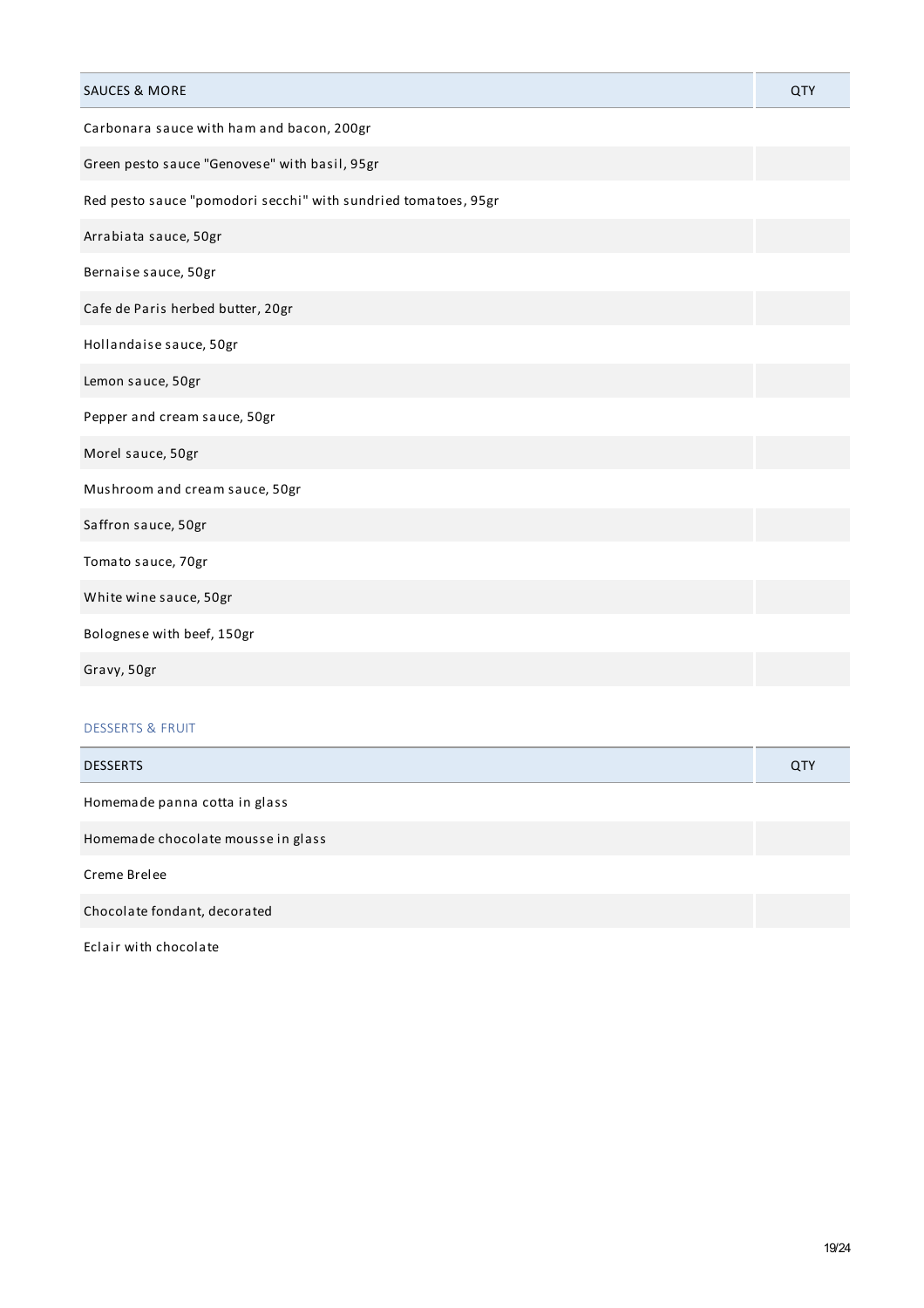| <b>FRUIT</b>                                        | QTY |
|-----------------------------------------------------|-----|
| Small fruit basket, 8pcs                            |     |
| Medium fruit basket, 12pcs                          |     |
| Large fruit basket, 18pcs                           |     |
| Exotic sliced fruit with garnish, 200gr             |     |
| Exotic sliced fruit with berries and garnish, 250gr |     |
| Melon, 3 slices                                     |     |
| Sliced mango                                        |     |

| <b>BERRIES</b> |  |
|----------------|--|
|                |  |

Assorted berries, 100g

| <b>CAKES &amp; TARTS</b>        | <b>QTY</b> |
|---------------------------------|------------|
| Apple tartlet, decorated        |            |
| Chocolate cake, decorated       |            |
| Berry Cheese Cake, decorated    |            |
| New York cheese cake, decorated |            |
| Lemon tartlet, decorated        |            |
| Tarte framboise, decorated      |            |

## BEVERAGES

| MINERAL WATER                   | <b>QTY</b> |
|---------------------------------|------------|
| Henniez Still Water, 330ml      |            |
| Evian, 500ml                    |            |
| Evian, 1L                       |            |
| Sparkling mineral wateer, 500ml |            |
|                                 |            |

| <b>SOFT DRINKS</b>      | QTY |
|-------------------------|-----|
| Coca Cola Light, 330 ml |     |
| Coca Cola, 330 ml       |     |
| Coca Cola Zero, 330 ml  |     |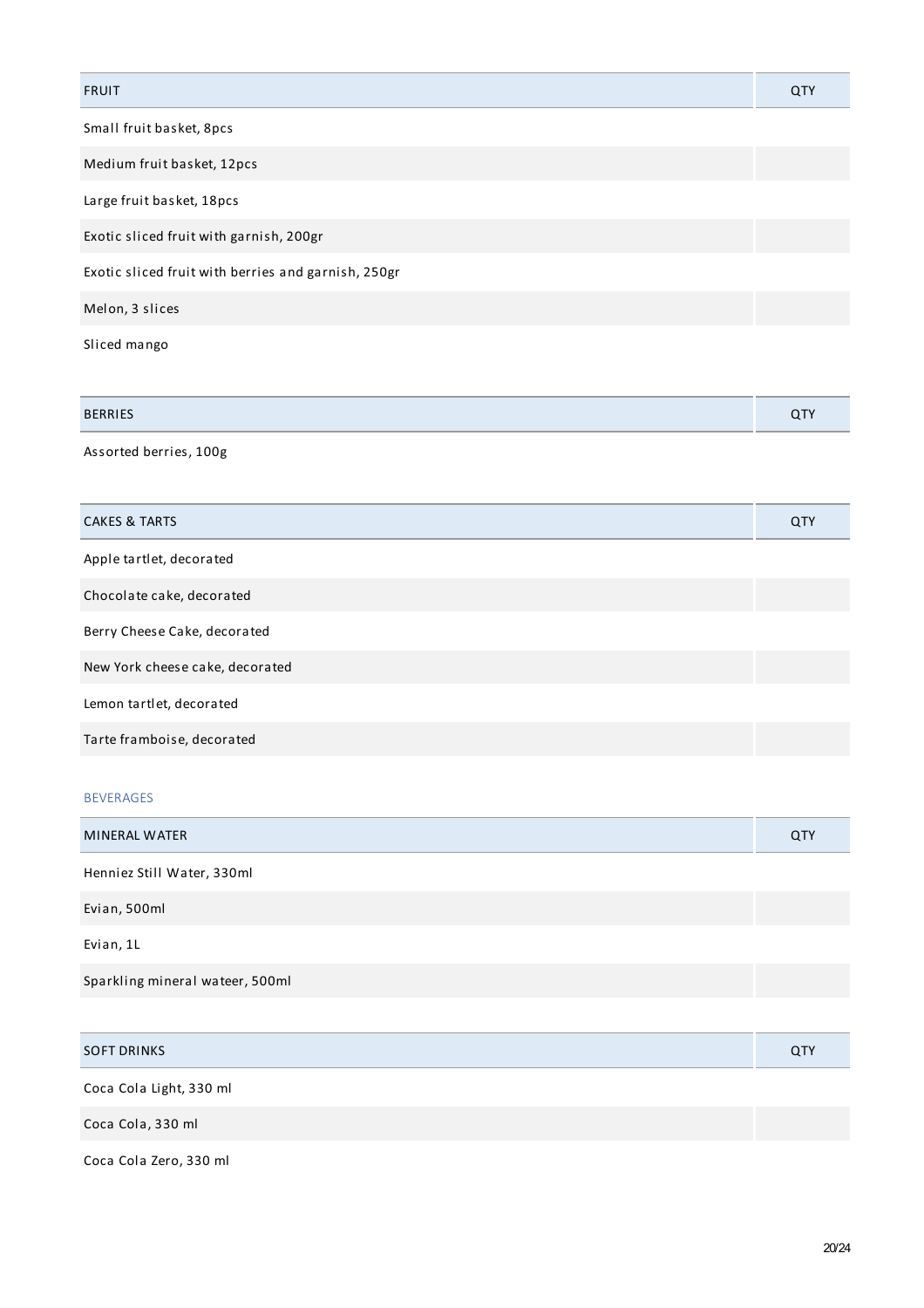| <b>JUICES</b>                                                                    | QTY |
|----------------------------------------------------------------------------------|-----|
| Homemade carrot juice, 1L                                                        |     |
| Homemade carrot, celery, cucumber, ginger juice, 1L                              |     |
| Homemade grapefruit juice, 1L                                                    |     |
| Ginger juice, 500 ml                                                             |     |
| Homemade lemon juice, 1L                                                         |     |
| Lemon and apple juice, 1L                                                        |     |
| Homemade lime juice, 1L                                                          |     |
| Homemade mango juice, 1L                                                         |     |
| Homemade mango and ginger juice, 1L                                              |     |
| Homemade mango, melon and maracuja juice, 1L                                     |     |
| Homemade melon juice, 1L                                                         |     |
| Melon, kiwi and lemon juice, 1L                                                  |     |
| Homemade orange juice, 1L                                                        |     |
| Homemade orange, strawberry, pineapple juice, 1L                                 |     |
| Homemade pineapple juice, 1L                                                     |     |
| Homemade pineapple and mango juice, 1L                                           |     |
| Homemade pomegranate juice, 1L                                                   |     |
| Pomegranate and pineapple juice, 1L                                              |     |
| Pomegranate, apple and carrot juice, 1L                                          |     |
| Spinach, cucumber and celery juice, 1L                                           |     |
| Homemade vitamine juice, 1L                                                      |     |
| Homemade watermelon juice, 1L<br><b>SEASONAL</b>                                 |     |
| Homemade ginger lemonade, 1L<br>fresh ginger, sugar and lemon                    |     |
| Homemade lemonade with lemon and mint, 1L                                        |     |
| Homemade strawberry lemonade, 1L<br>strawberries, sugar, lemon and mint          |     |
| Homemade Breezy Days juice, 1L<br>mango, lime, curcuma and cardamom              |     |
| Changing of Seasons juice, homemade (1lt)<br>beetroot, apple and grape           |     |
| Homemaded Chill Out juice, 1L<br>pineapple, mango, apple, lime, ginger and chili |     |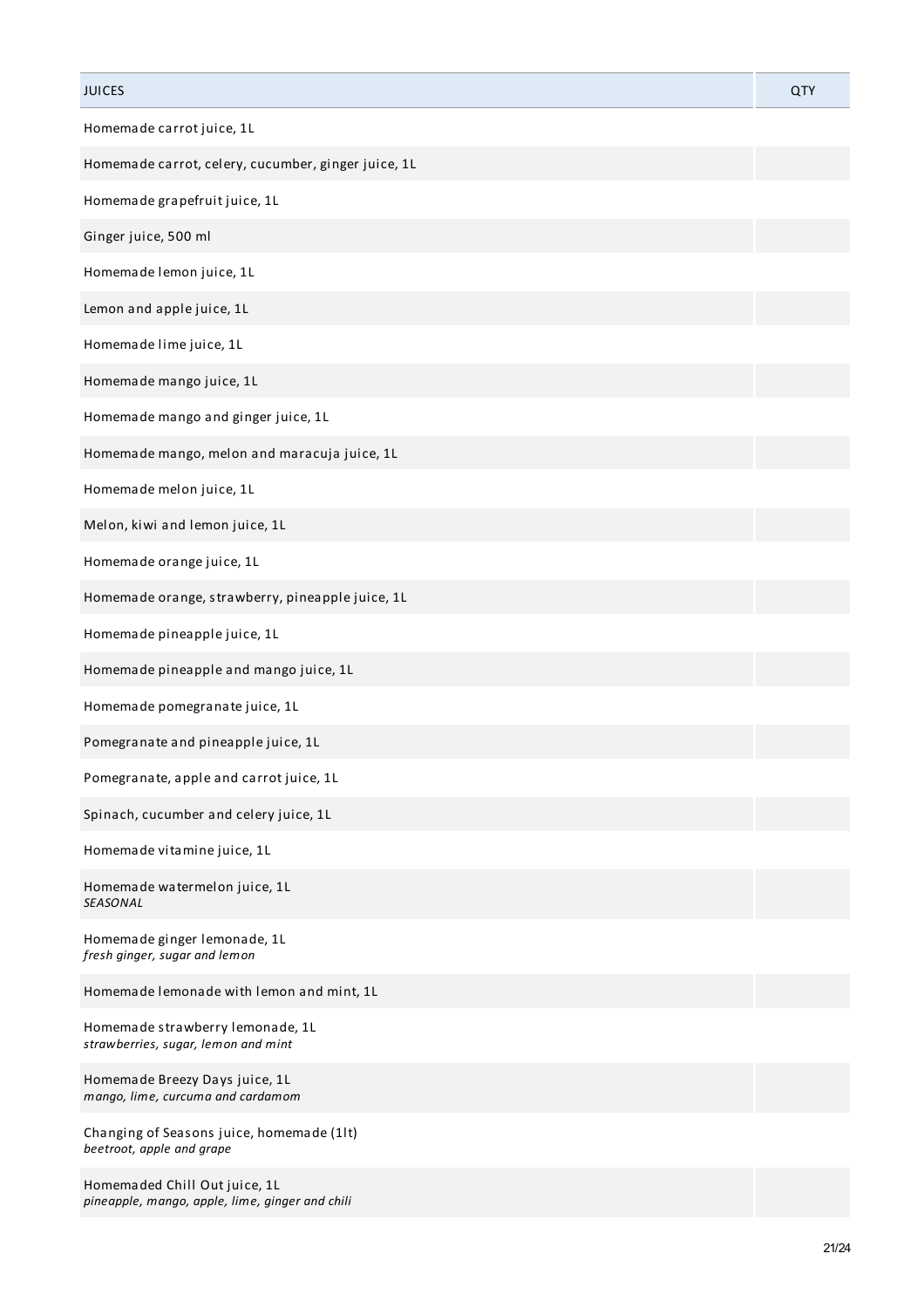| Homemade detox juice, 1L<br>orange, lemon, coconut water, chicory, spinach, fresh ginger and linseed<br>Homemade Detox Time juice, 1L<br>carrot, celery, tomato, lemon, parsley and ginger |  |
|--------------------------------------------------------------------------------------------------------------------------------------------------------------------------------------------|--|
| Homemade Feet In The Sand juice, 1L<br>melon, lime and celery                                                                                                                              |  |
| Homemade Hello Sunshine juice, 1L<br>mango, melon and passionfruit                                                                                                                         |  |
| Homemade Midsummer Dreams juice, 11<br>watermelon, pineapple, lemon, cucmber and ginger                                                                                                    |  |
| HomemadeSeashore juice, 1L<br>acai and passionfruit                                                                                                                                        |  |
| Homemade Soul Warmer juice, 1L<br>sweet potato, pear, apple, blueberry and cinnamon                                                                                                        |  |
| Homemade Spring Tales juice, 1L<br>coconut, carrot, apple and cucumber                                                                                                                     |  |
| Homemade Summer Solstice juice, 11<br>apple, pear, lime, cucumber and mint                                                                                                                 |  |
| Homemade Sunset juice, 1L<br>melon, grapefruit, lemon, ginger and curcuma                                                                                                                  |  |
| Homemade Sunshine State of Mind juice, 1L<br>grapefruit, apple, beetroot, cucumber and ginger                                                                                              |  |
| Homemade Tropi-Kale juice, 1L<br>kale, apple, lime and coconut                                                                                                                             |  |
| Homemade Winter Is Coming juice, 1L<br>apple, orange, lemon, ginger and cinnamon                                                                                                           |  |
| Homemade Walking On Sunshine juice, 1L<br>tomato, celery and carrot                                                                                                                        |  |
| Homemade Yellow Rays juice, 1L<br>lemon, lime, pepper, ginger and curcuma                                                                                                                  |  |

| MILK & CREAM         | QTY |
|----------------------|-----|
| Coffee creamer, 12gr |     |
| Low fat milk, 1L     |     |
| Milk, 1L             |     |
| Almond milk, 1L      |     |
| Soy milk, 1L         |     |
| Oat fat milk, 1L     |     |
|                      |     |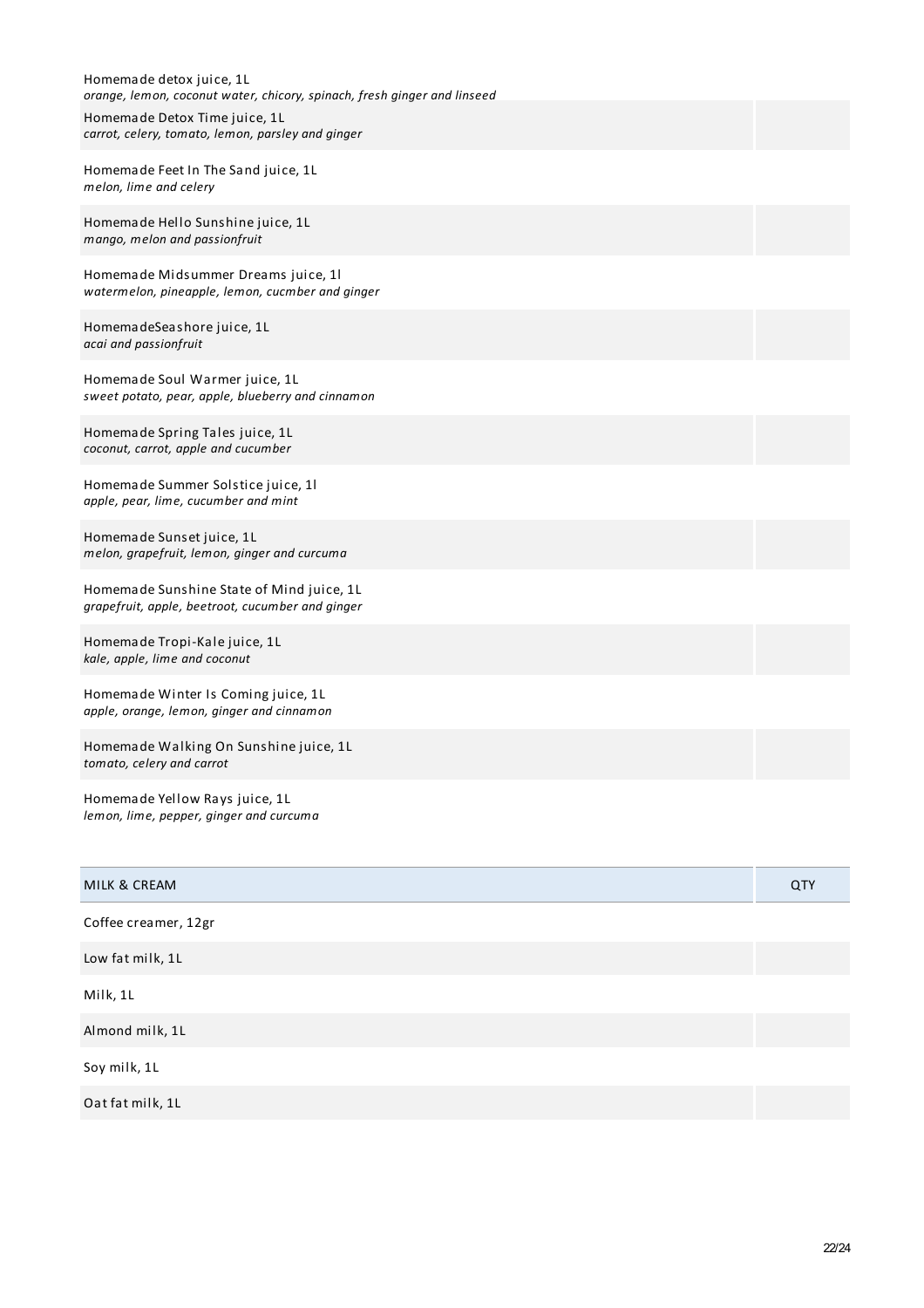## SMOOTHIES QTY Homemade avocado smoothie, 1L Homemade green coco smoothie, 1L *avocado, spinach, apple, kiwi, lime and coconut water* Homemade green smoothie, 1L *pineapple, apple, green cabbage, lime, parsley, spinach and linseed* A Place Under The Sun smoothie, 1L *strawberry, orange, spinach and avocado* Homemade Autumn Colors smoothie, 1L *carrot, cucumber, celery, cabbage, lemon, ginger and grapes* Homemade Catching A Wave smoothie, 1L *apple, pear, carrot, cucumber and curcuma* Homemade Dancing Leafs smoothie, 1L *apple, grape, fennel, cucumber and avocado* Homemade Fresh As A Daisy smoothie, 1L *coconut, papaya, banana, dates, parsley and chia seeds* Homemade Green wonder smoothie, 1L *arugula, spinach, banana, pineapple and fresh ginger* Homemade Holiday Season smoothie, 1L *raspberry, banana, spinach, avocado and chia seeds* Homemade Pina Kale-Ada smoothie, 1L *kale, pineapple, orange, banana and coconut* Homemade Power smoothie, 1L *spinach, banana, lemon, mango, celery and linseed* Homemade Snow Blanket Smoothie, 1L *banana, blueberry, cinnamon and lemon* Strawberry Fields Forever smoothie, 1L *strawberry, lime, cabbage and mint* Homemade Sun's Energy smoothie, 1L *sweet potato, cabbage, spinach, lime, mint and peach* Traveler's Memories smoothie, 1L *acai, pomegranate, banana and raspberry* Tropical smootie, 1L

Winter Wonderland smoothie, 1L *orange, coconut, honey, vanilla, ginger, chia seeds and cinnamon*

White meadow smoothie, 1L *almond, ginger and honey*

*passionfruit, mango, orange and banana*

## LEMON CONTROL CONTROL CONTROL CONTROL CONTROL CONTROL CONTROL CONTROL CONTROL CONTROL CONTROL CONTROL CONTROL

Whole lemon

Sliced lemon